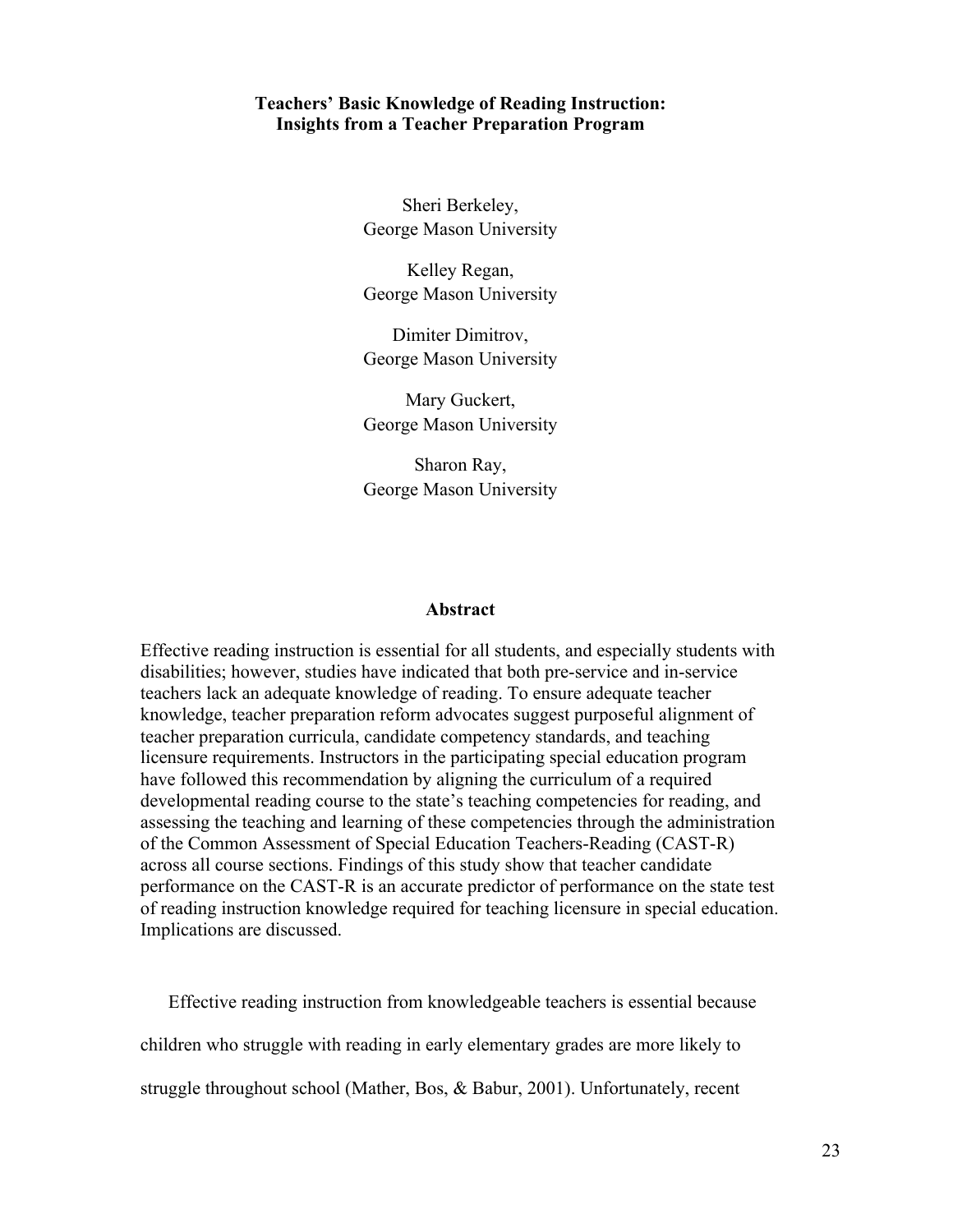National Assessment of Education Progress (NAEP) data indicate that over 60% of fourth-grade students with disabilities are reading below a basic reading level (National Center for Education Statistics, 2011). A growing body of research indicates that there is a direct relationship between teachers' knowledge and skills about effective literacy instruction and student outcomes (e.g., Darling-Hammond, 2000; McCombes-Tolis & Feinn, 2008; Piasta, Conner, Fishman, & Morrison, 2009). Research suggests that teachers influence student academic growth more than any other single factor, including families, neighborhoods, and schools (Reutzel et al., 2011; Rowan, Correnti, & Miller, 2002). Unfortunately, accumulating research indicates that both pre-service and in-service teachers lack adequate knowledge needed for effective instruction for struggling readers.

A landmark survey completed by 89 in-service teachers revealed a lack of sufficient knowledge about spoken and written language structures, a critical component for teaching struggling readers and readers with learning disabilities (Moats, 1994). Other studies have documented deficiencies in teachers' knowledge about language and literacy development and essential components of reading instruction (e.g., McCombes-Tolis & Feinn, 2008; Washburn, Joshi, & Binks-Cantrell, 2011). To illustrate, a multiple-choice assessment of essential components of reading instruction pertinent for Kindergarten through third-grade was administered to over 2,000 pre-service teachers from 99 universities (Salinger et al., 2010). Participating teachers only answered 57% of items correctly with marked weaknesses on the alphabetic subscale (i.e., information on phonemic awareness and phonics). In 2001, Mather and colleagues surveyed 293 pre-service and 131 inservice teachers about their perceptions and knowledge about teaching reading.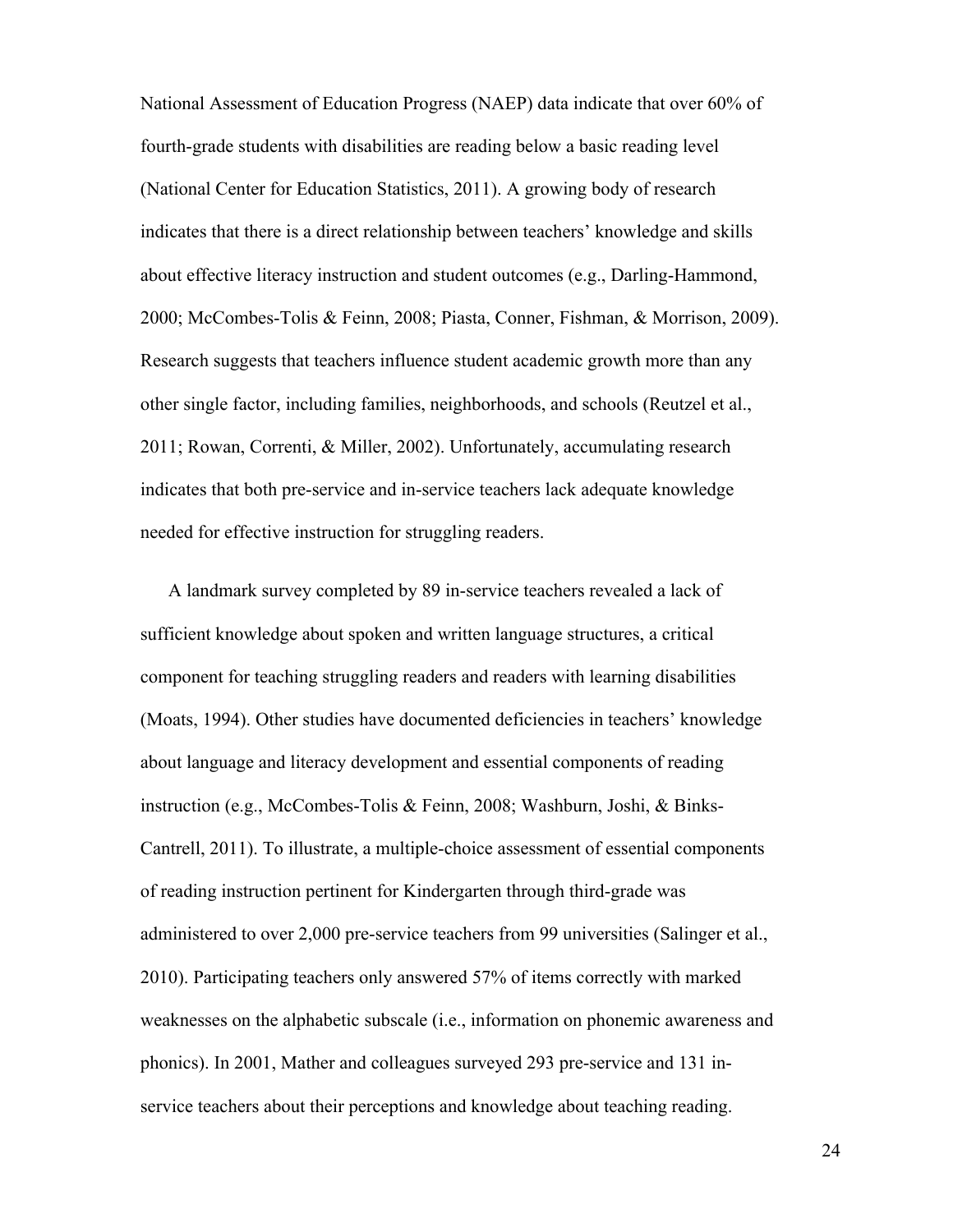While in-service teachers displayed more knowledge (68%) than pre-service teachers (50%), both groups had insufficient knowledge about concepts related to English language structure, phonics terminology, and language structure terminology.

Research has shown that both pre-service and practicing teachers are often not able to accurately gauge their understanding of critical concepts related to reading instruction. Many teachers overestimate the level of their knowledge (Cunningham, Perry, Stanovich, & Stanovich, 2004; Piasta et al., 2009). Spear-Swerling, Brucker, and Alfano (2005) examined self-perceptions and disciplinary reading instruction knowledge of teachers in a graduate program in relation to their teaching experience and course preparation. Although "high-background" teachers (i.e., several years of experience, teaching credentials, considerable graduate coursework) perceived themselves as more knowledgeable and outperformed "low-background" teachers (i.e., less than a year of experience, obtaining initial licensure) on all five knowledge tasks (general knowledge, morpheme counting, graphophonemic segmentation, syllable types, irregular words), their actual performance on knowledge tasks fell well below expected levels

# **University Preparation of Teachers of Reading**

Learning to teach reading begins with effective teacher preparation within university programs. Although teacher preparation programs are vastly different, disconcerting reports suggest a lack of relevant information in course textbooks (Joshi, Binks, Graham et al., 2009) and a lack of conceptual knowledge of language across faculty who prepare future teachers of reading (Joshi, Binks, Hougen et al., 2009). Joshi, Binks, Graham et al. (2009) conducted a review of 17 university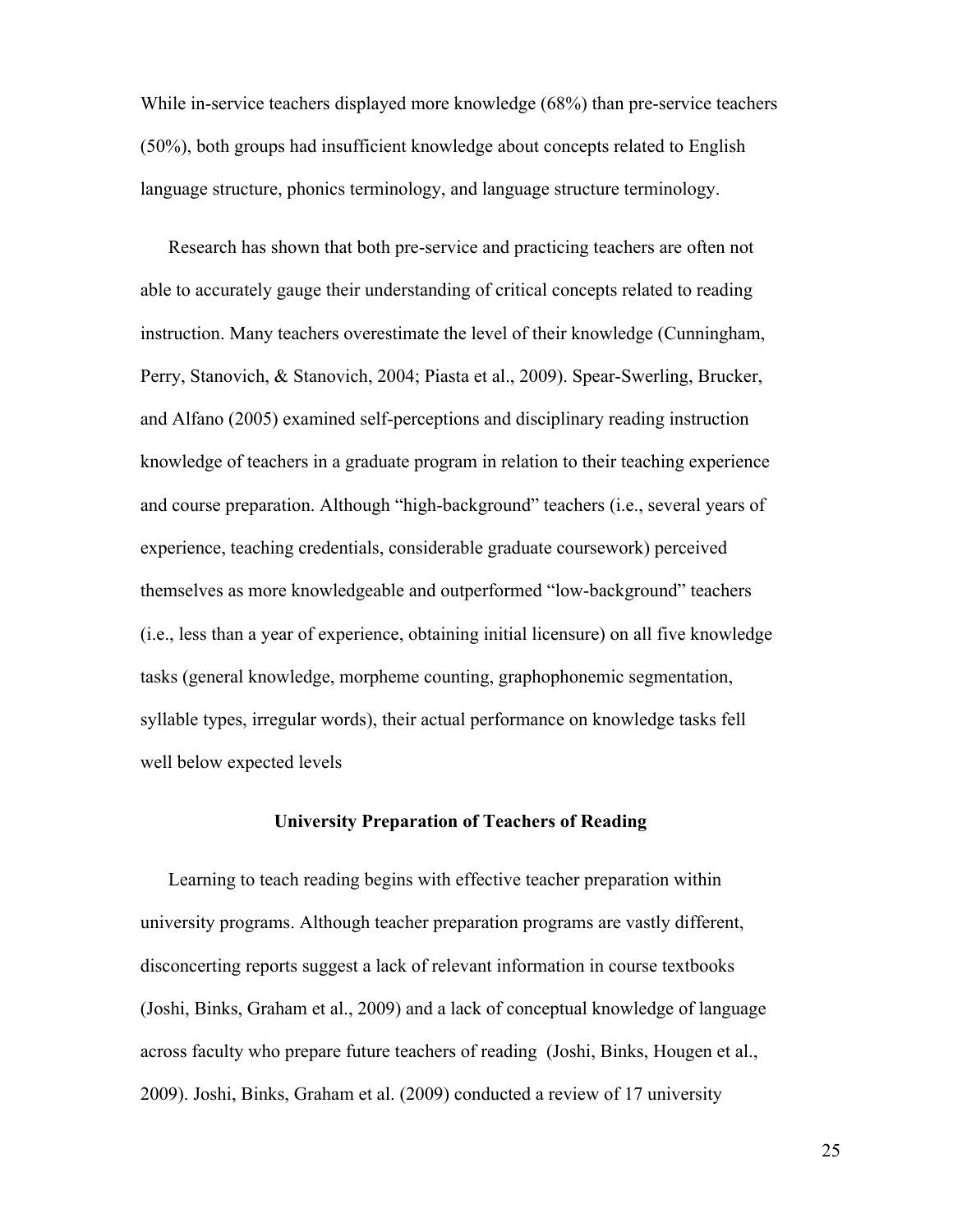textbooks to determine the extent to which the texts devoted accurate and detailed components of reading instruction recommended by the National Reading Panel (NRP, 2000). Findings varied across textbooks, but in general, phonemic awareness, phonics, and fluency were given less attention than vocabulary and comprehension, which is particularly discouraging for the preparation of educators working with students with reading difficulties.

Compounding the lack of focus on foundational aspects of reading in texts is the lack of understanding of language concepts of reading across faculty members. In Joshi, Binks, Hougen et al.'s (2009) investigation, 78 university instructors were asked to define and apply language constructs related to reading (e.g., define *phoneme*; identify the number of speech sounds in box), and answer questions related to vocabulary, comprehension, and meta-cognition. Percentages of correct answers by instructors were low across categories: phonology 78.97%, phonics 56.47%, morphology 34.36%, and comprehension 57.5%. Although instructors scored relatively higher on phonology items, researchers noted that 54% of instructors could not recognize the definition of *phonemic awareness*. While instructors performed well in areas of counting syllables, defining some terms (e.g., *phoneme)*, and recognizing initial sounds in words, they had moderate difficulty with open/closed syllables and defining other terms (e.g., *phonemic awareness, morpheme*) and severe weaknesses in identifying speech sounds within words and identifying patterns that govern the use of the letters *c* and *k* in particular positions in a word.

Although teacher preparation and certification/licensure are the strongest correlates of student reading achievement (Darling-Hammond, 2000), there continues to be a lack of alignment of teacher preparation programs to state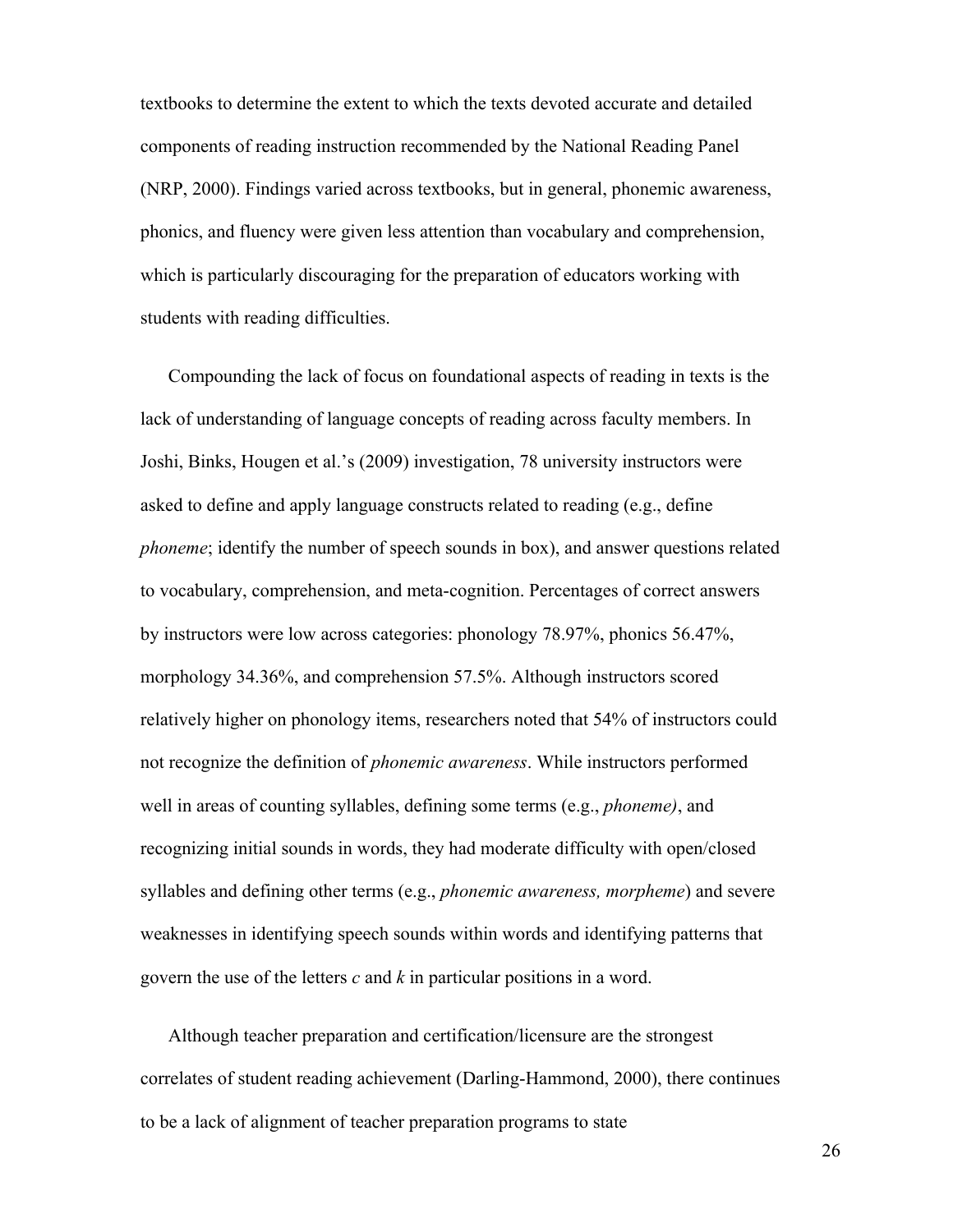certification/licensure requirements. For this reason, teacher preparation reform advocates suggest purposeful alignment of teacher preparation curricula, candidate competency standards, and licensing requirements (Moats, 1999). To accomplish this, states need to identify essential teacher competencies required for effective reading instruction. These competencies can then be assessed through licensure exams, and teacher preparation programs can systematically prepare teacher candidates to meet those competency standards (McCombes-Tolis & Feinn, 2008). In response to reports that teachers lack adequate knowledge of reading instruction, a few states (e.g., California, Massachusetts) have developed separate tests of high level, evidence-based reading instructional knowledge that teachers must pass to obtain licensure (Goodman, Arbona, & de Ramirez, 2008; Stotsky, 2009). For example, prior to obtaining licensure in Virginia, prospective elementary and special education teachers are required to pass a standardized statewide exam designed to assess whether these teachers have the knowledge skills, and abilities needed for entry into a profession where effective reading instruction is essential. This exam was the Virginia Reading Assessment for Elementary and Special Education Teachers (VRA) until July 2011, at which time there was a vendor change for administration of the assessment. A committee of stakeholders from the state with expertise in reading was formed to work with the new vendor to create a new assessment, renamed the Elementary and Special Education Reading for Virginia Educators (RVE) exam, using identical test blueprint specifications for content that had been assessed in the VRA: *Assessment and Diagnostic Teaching, Oral Language and Oral Communication, Reading Development,* and *Writing and Research*.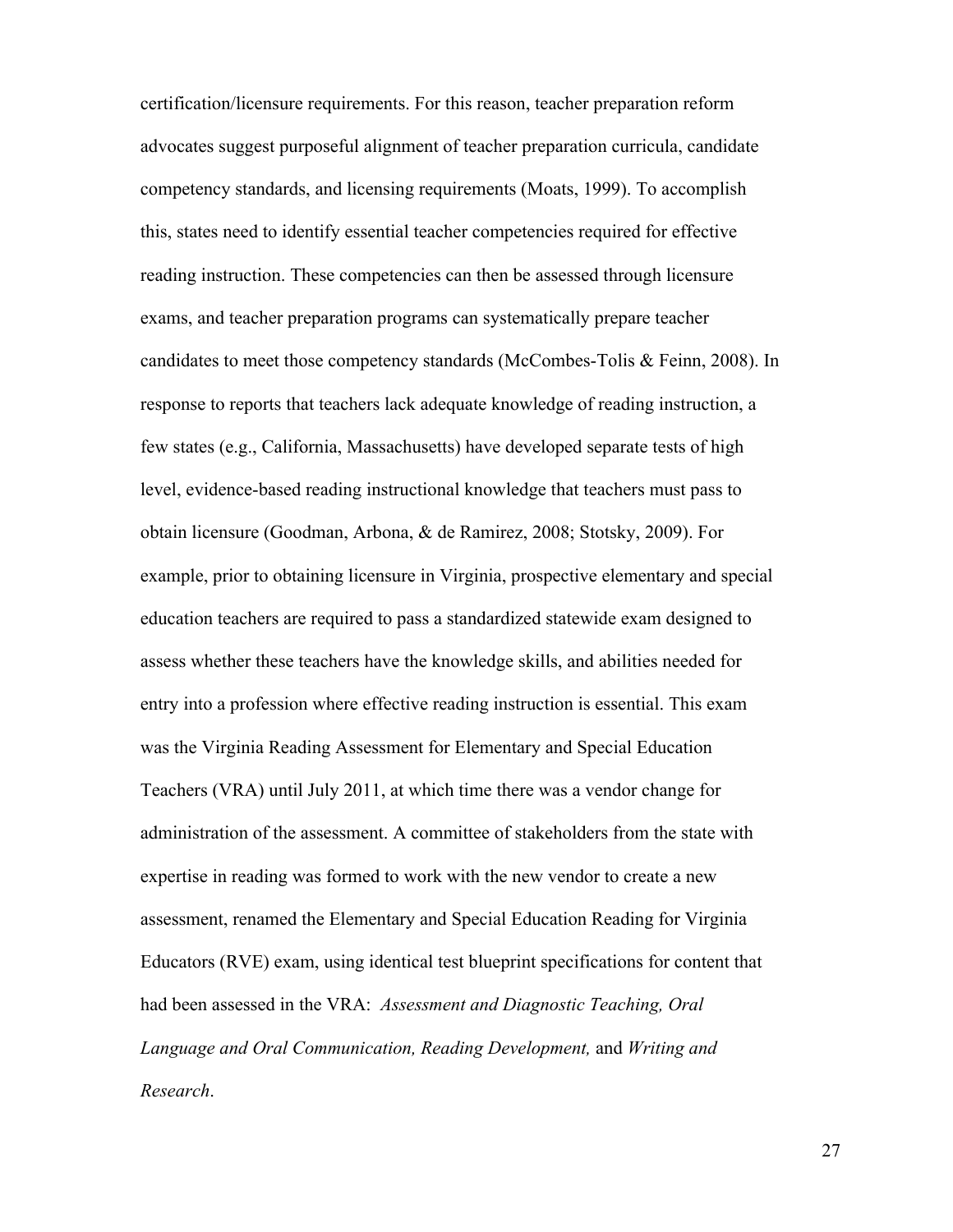#### **A Common Assessment for Special Education Teachers: Reading (CAST-R)**

Since it is widely accepted that teacher knowledge and skill impacts student performance, Reutzel et al. (2011) assert, "reliable and valid tests of teacher knowledge about reading and writing instruction would assist literacy educators in determining what is most important to teach in teacher education programs and in literacy courses" (p. 206). Such an assessment of teacher knowledge of reading was investigated in the current study. Course leads (professors who oversee course curriculum) at the participating university developed a common assessment called the Common Assessment for Special Education Teachers: Reading (CAST-R). The CAST-R was administered as a final exam across all sections of the special education Language Development and Reading course. This assessment was systematically constructed with items directly targeting content related to all four domains within the state adopted blueprint of evidence-based best practices in reading instruction.

The purpose of the current study was to determine whether pre-service and inservice teachers were knowledgeable about the essential content and skills needed to teach reading effectively. To accomplish this, CAST-R cut scores were determined and used to predict student performance on the VRA. Specifically, the following research questions were evaluated:

• Does students' performance on the CAST-R predict VRA performance?

• What is the relative importance of students' performance on CAST-R domains in the prediction of VRA performance?

• What are the cutting values on CAST-R for prediction of performance on the VRA: (a) failure, (b) 50% chance for success/pass, and (c) 100% chance for success?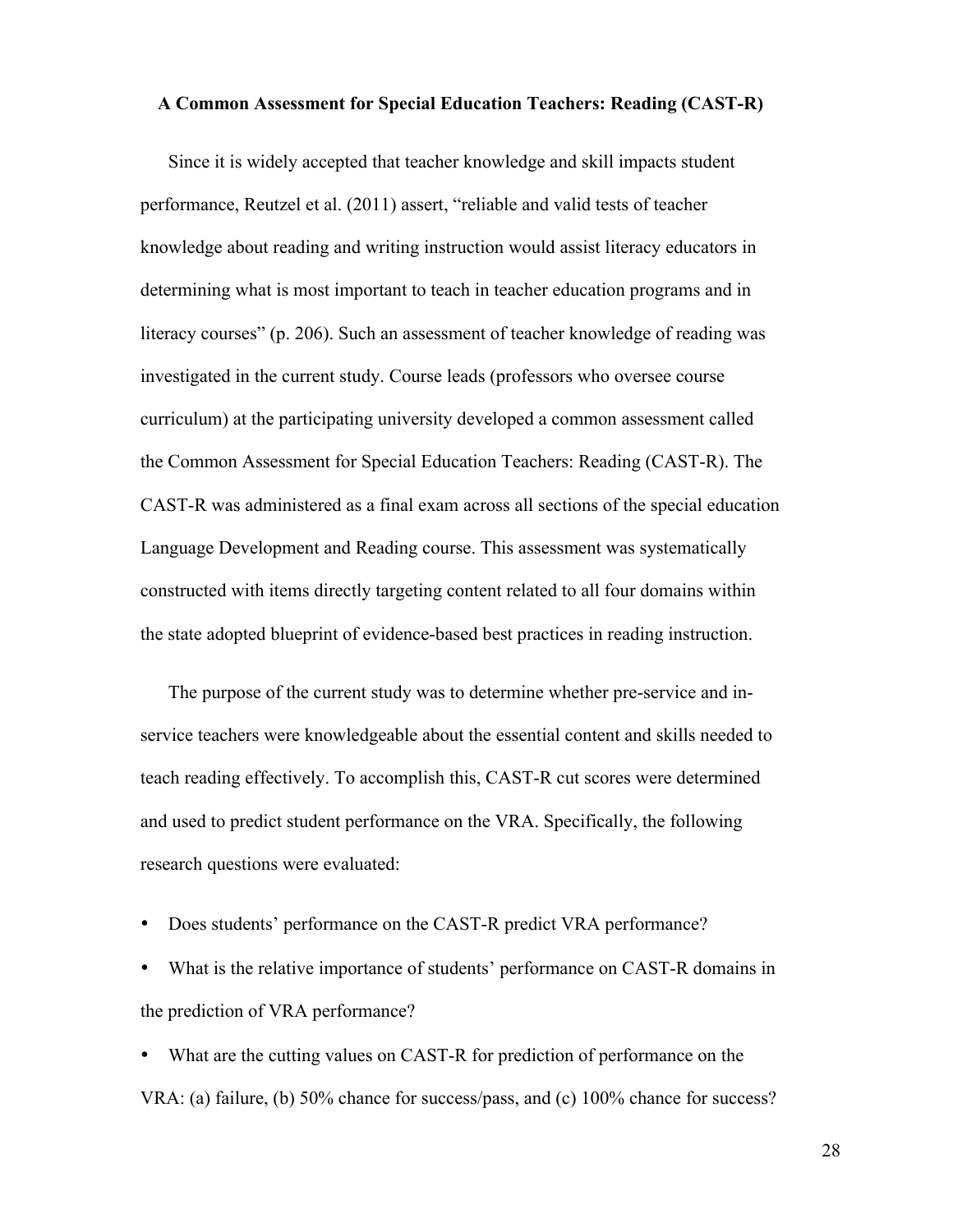In addition, student CAST-R performance was used to determine if individual student characteristics put groups of teacher candidates at-risk for deficiencies in basic knowledge of reading instruction with the following research questions:

- Do student-related variables predict student performance on the CAST-R?
- Do these variables predict student performance on the CAST-R sub-domains?

#### **Method**

# **Setting**

This study took place in a university special education program in Virginia consisting of approximately 700 students. Students take traditional on-campus courses (graduate or undergraduate students) or off-campus cohort courses. Cohort students include practicing special education teachers (often with provisional teaching licenses), general education teachers, instructional assistants, or other educators seeking special education licensure. Established off-campus cohorts consist of students employed in surrounding school districts and tend to have larger class sizes to accommodate the needs of the participating school systems. Both oncampus and off-campus courses are provided with the same curriculum and required hours of instruction; however, semester length varies from 5 to 8 weeks in summer, and 10 to 15 weeks in academic semesters. All students in the special education licensure program are required to take the Language Development and Reading course (that addresses critical content knowledge for teaching reading) and pass the VRA prior to applying for their teaching internship.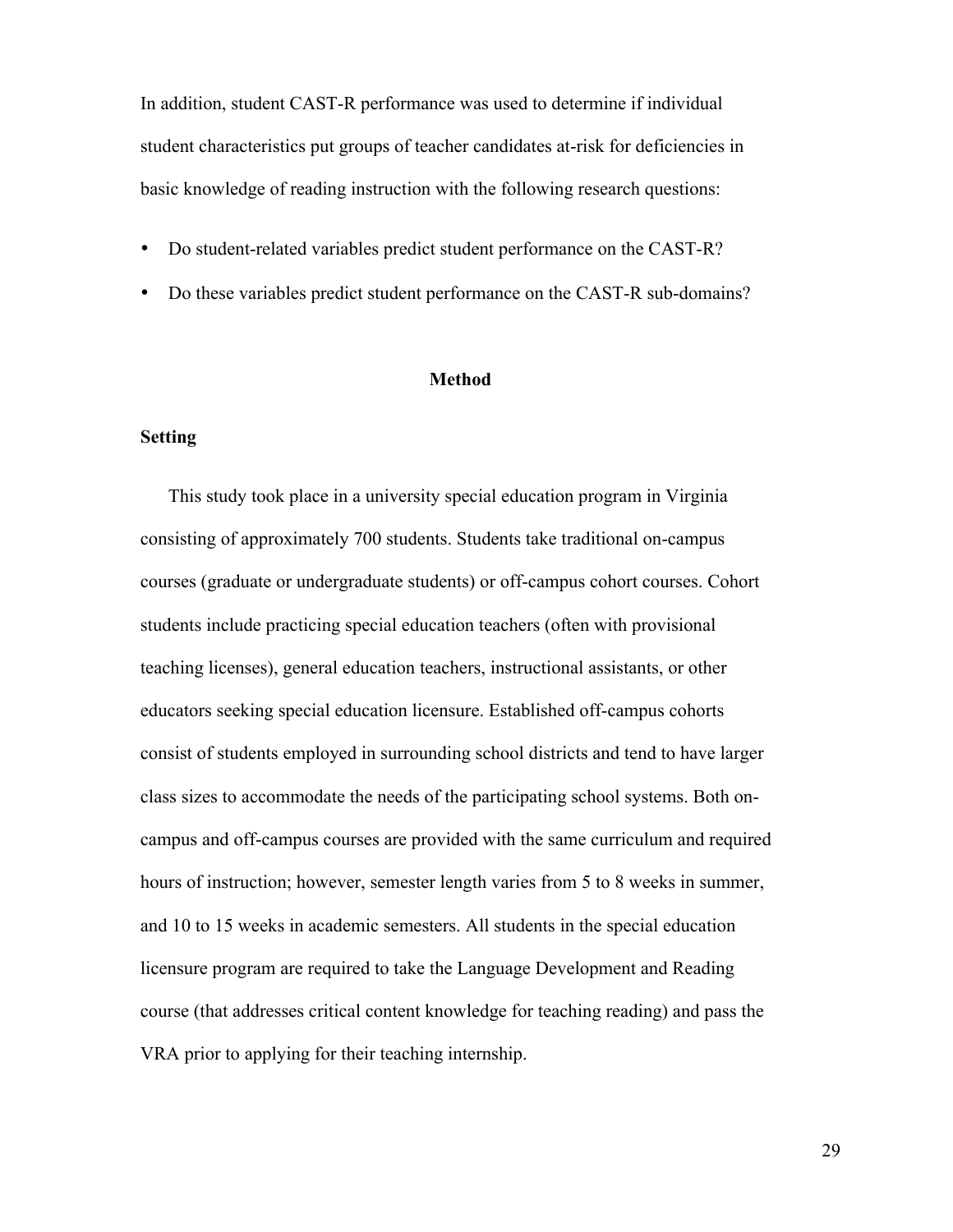# **Participants**

Participants were 267 students enrolled in undergraduate (*n* = 24) or graduate (*n*  = 243) sections of the course. Course sections were on-campus undergraduate or graduate levels (40.4%), or graduate level off-campus (59.6%). Over half of oncampus students and 97% of off-campus students were employed in public schools; however, about three-fourths had less than three years of educational experience. Average class size of on-campus sections was 16.75 (range 8 to 32) and off-campus sections was 20 (range 8 to 33), and classes were taught by full-time (67%) or parttime (33%) instructors. Average age of participants was 30.48 years (range 20 to 65). Participants were predominantly female (79.8%) and ethnicities of participants were: Caucasian (79%), African-American (8.2%), Hispanic (2.6%), Native-American (2.2%), Asian-American (2.2%), or other ethnicities (8.2%). See Table 1 for additional descriptive information.

#### **Measures**

**VRA**. The VRA was a test of basic competency in teaching reading that was administered and scored by the state of Virginia during the period of data collection. Elementary and special education teachers were required to take and pass this test (with a score  $\geq$ 235) before acquiring a teaching license. Four broad domains were assessed: (a) Domain I: Assessment and Diagnostic Teaching (19-20% of items), (b) Domain II: Oral Language and Oral Communication (19-20% of items), (c) Domain III: Reading Development (39-40% of items), and (d) Domain IV: Writing and Research (17-20% of items). The format for the 3-hour test was approximately 80% multiple-choice (90 items) and 20% constructed-response (four prompts) items.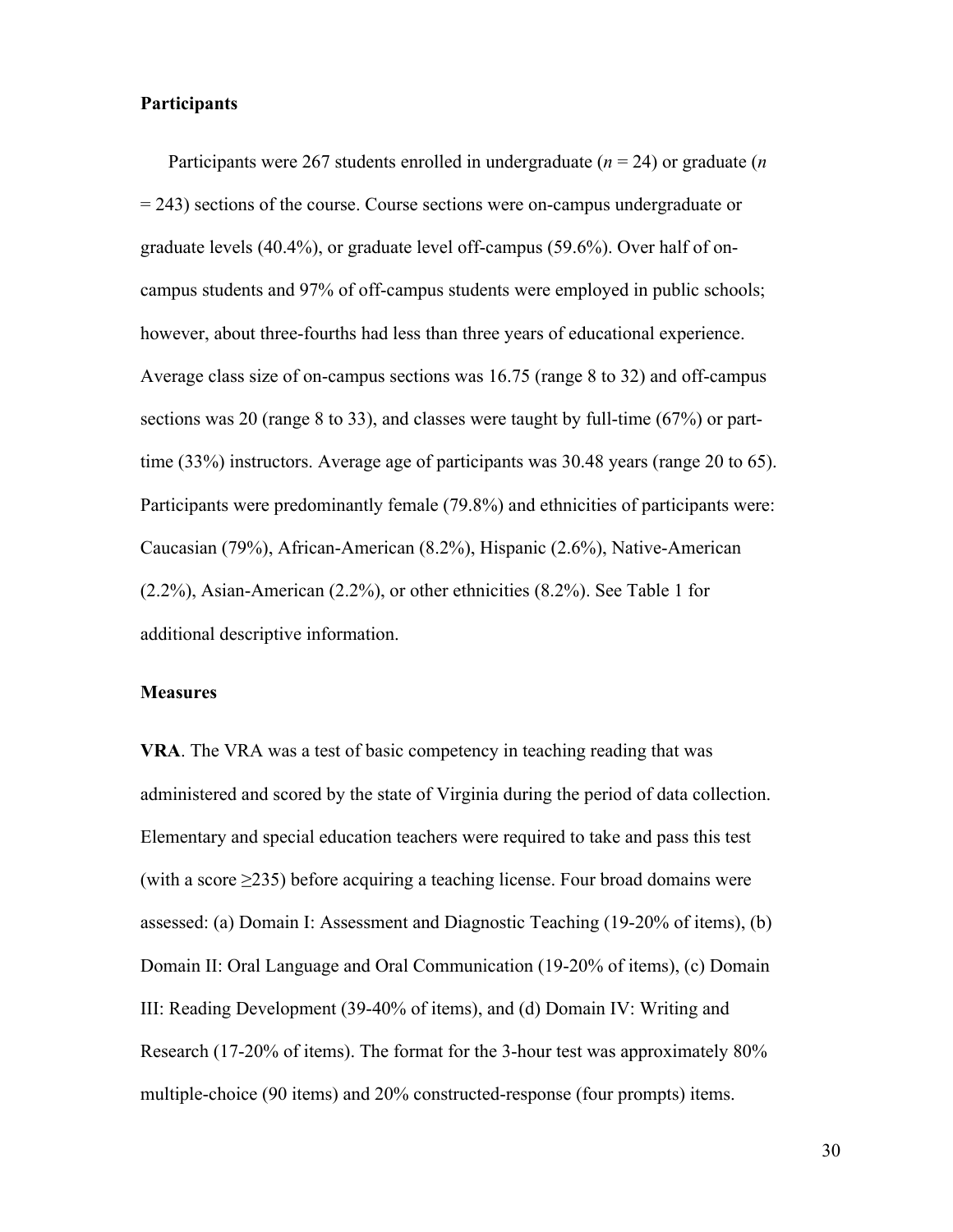Multiple-choice items (1 point each) required the test-taker to recall factual information, to think critically, evaluate, and to apply knowledge to scenarios. Constructed-response items (3 points each) measured the extent to which the testtaker demonstrated knowledge and skills important for delivering effective reading instruction within each domain.

**CAST-R**. The CAST-R had the same domains, percentage of items in each domain, question formatting, and scoring criteria as the VRA. The test was administered as a common assessment in all sections of the course as a final exam beginning in spring 2010. It had 88 multiple-choice and four constructed-response items that addressed VRA content (i.e., state blueprint of minimum competencies for teaching reading). The test was designed to be completed within a 3-hour time frame. For the sample data in this study, Cronbach's alpha estimate of internal consistency reliability was .78.

The CAST-R was collaboratively developed by three researchers with doctoral degrees in special education with an average of 6 years of university teaching experience and who collectively had expertise in elementary and secondary reading and language development. CAST-R items, proportionate to the number of VRA items within each domain, were created using VRA test blueprint guide (www.va.nesinc.com/PDFS/VE\_fld001\_**testblueprint**.pdf *).* Specifically, one researcher developed an initial draft of a research question, and then the other two researchers evaluated whether the content of the developed item was important for the entry level teacher, that the question was clearly written, and that there was a single best answer to the question. If an item did not meet these criteria, the researchers revised the item to ensure validity of each question for addressing the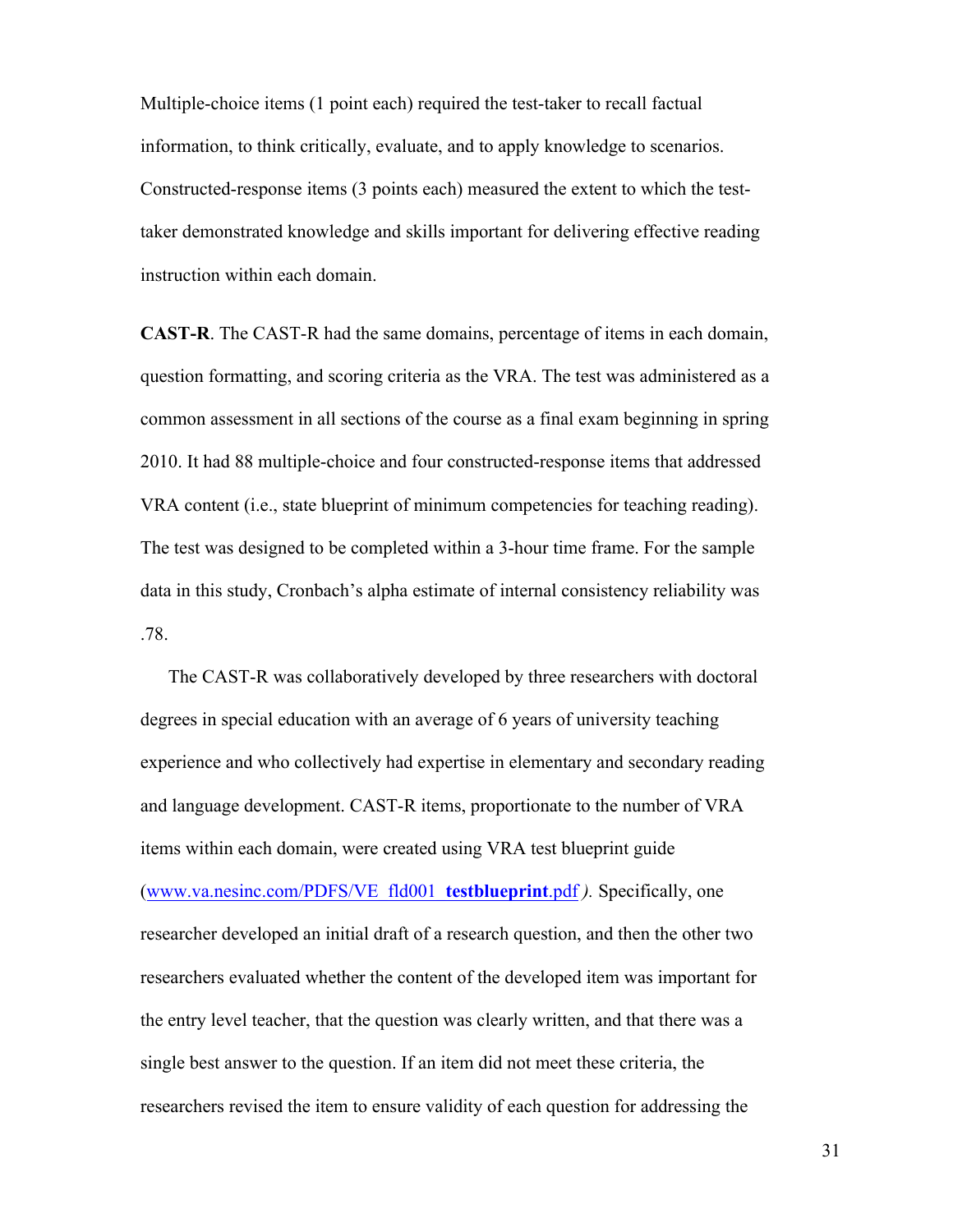intended sub-domain on the state blueprint.

**Background information.** Participants self-reported information related to demographics (e.g., age, gender, ethnicity), teaching credentials and experiences (e.g., licensure, years teaching), and educational level (e.g., undergraduate, graduate).

#### **Procedures**

**Data collection**. Prior to CAST-R administration, students were asked to give consent and to provide background information. Researchers obtained student VRA scores reported to the university by the state. Students in all sections of the course took the CAST-R as their final exam. Depending on the availability of computers at the class location, the CAST-R was administered either online or in a paper/pencil format.

**Scoring.** Tests were scored using SPSS syntax (online exams) or a scantron machine (paper exams). Two independent researchers scored each constructed response using the same 3-point scale rubric for the VRA, and the mean was calculated as the final score.

#### **Results**

#### **Prediction of VRA Performance**

A simple linear regression analysis was used to determine whether student performance on the CAST-R predicted performance on the VRA. Results indicated that the prediction of VRA scores from CAST-R scores was statistically significant,  $F(1, 87) = 107.62$ ,  $p \le 0.001$ . The coefficient of multiple determination in this prediction  $(R^2=0.553)$  indicates that 55.3% of the variance in VRA scores was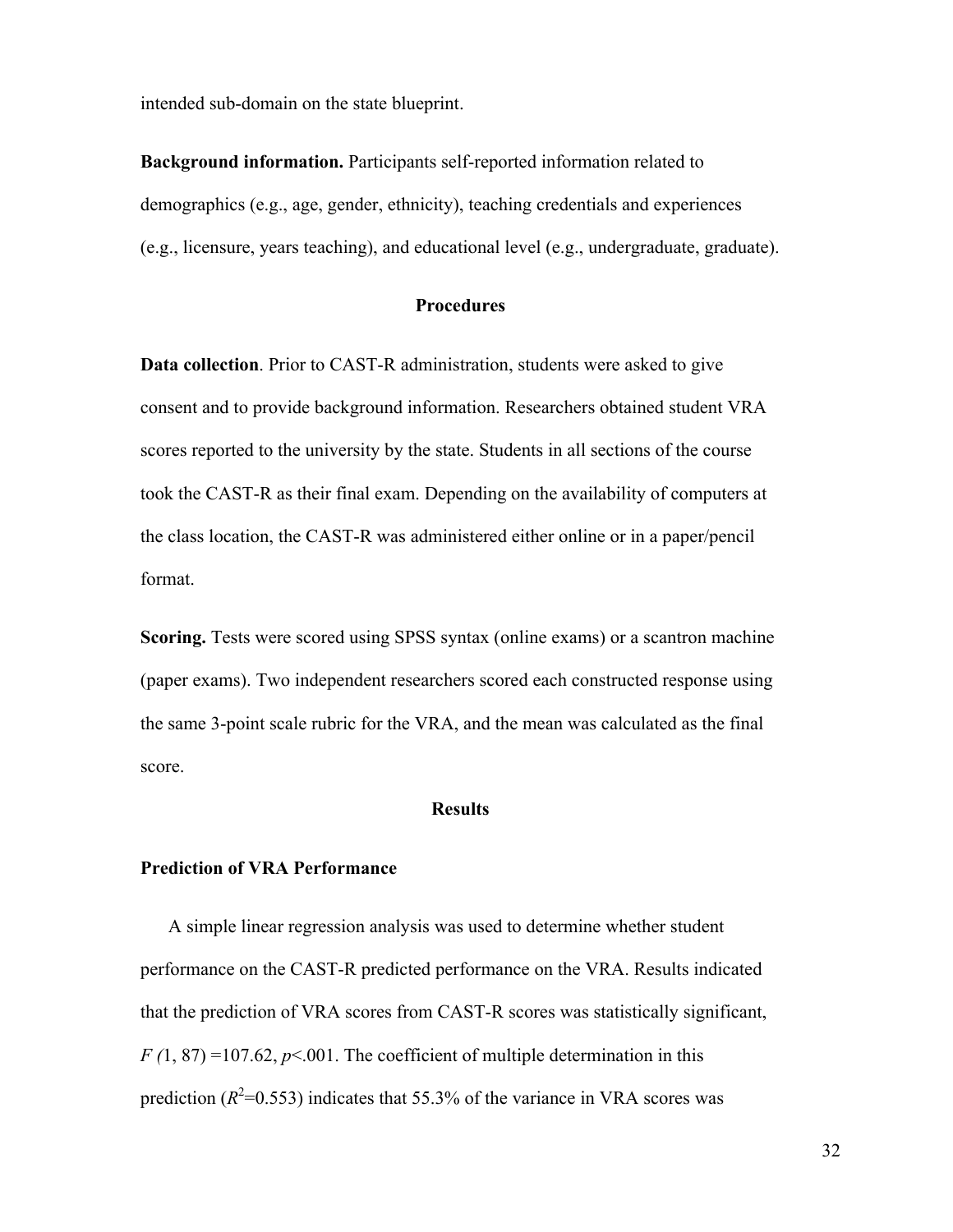accounted for by the variance in CAST-R scores.

Next, a multiple linear regression analysis was conducted with VRA scores as the dependent variable and four independent variables represented by CAST-R domains. Under this regression model, the prediction of VRA scores was statistically significant,  $F(4, 84) = 27.09$ ,  $p < .001$ . The coefficient of multiple determination  $(R<sup>2</sup>=0.563)$  indicates that 56.3% of the variance in VRA scores was accounted for by variance in scores for all four CAST-R domains. However, a statistically significant unique contribution to the prediction of VRA scores (.05 level of significance) was found only for *Reading Development* (*p*<.001). Specifically, the squared partcorrelation between VRA scores and *Reading Development*,  $(0.319)^2 = 0.1018$ , indicates that 10.18% of the variance in VRA scores is uniquely explained by *Reading Development* scores, controlling for the prediction contribution of the other three subscales.

# **CAST-R Cut Scores**

CAST-R cut scores for prediction of failure on the VRA were determined by computing CAST-R scores for which the conditional distributions of VRA scores in their prediction from CAST-R scores for (a) failing, (b) 50% chance of passing, and (c) passing. The regression equation for prediction of VRA from CAST-R is  $\widehat{VRA}$ =1.797(CAST-R) +120.675, with standard error of estimate equal to 13.103. The three conditional distributions at the targeted cutting scores are depicted in Figure 1, with their range determined by taking three times the standard error of estimate  $(3 \times 13.103 = 39.309)$  above and below the predicted VRA values. For example, for students with CAST-R=42, the predicted VRA scores is 196, with their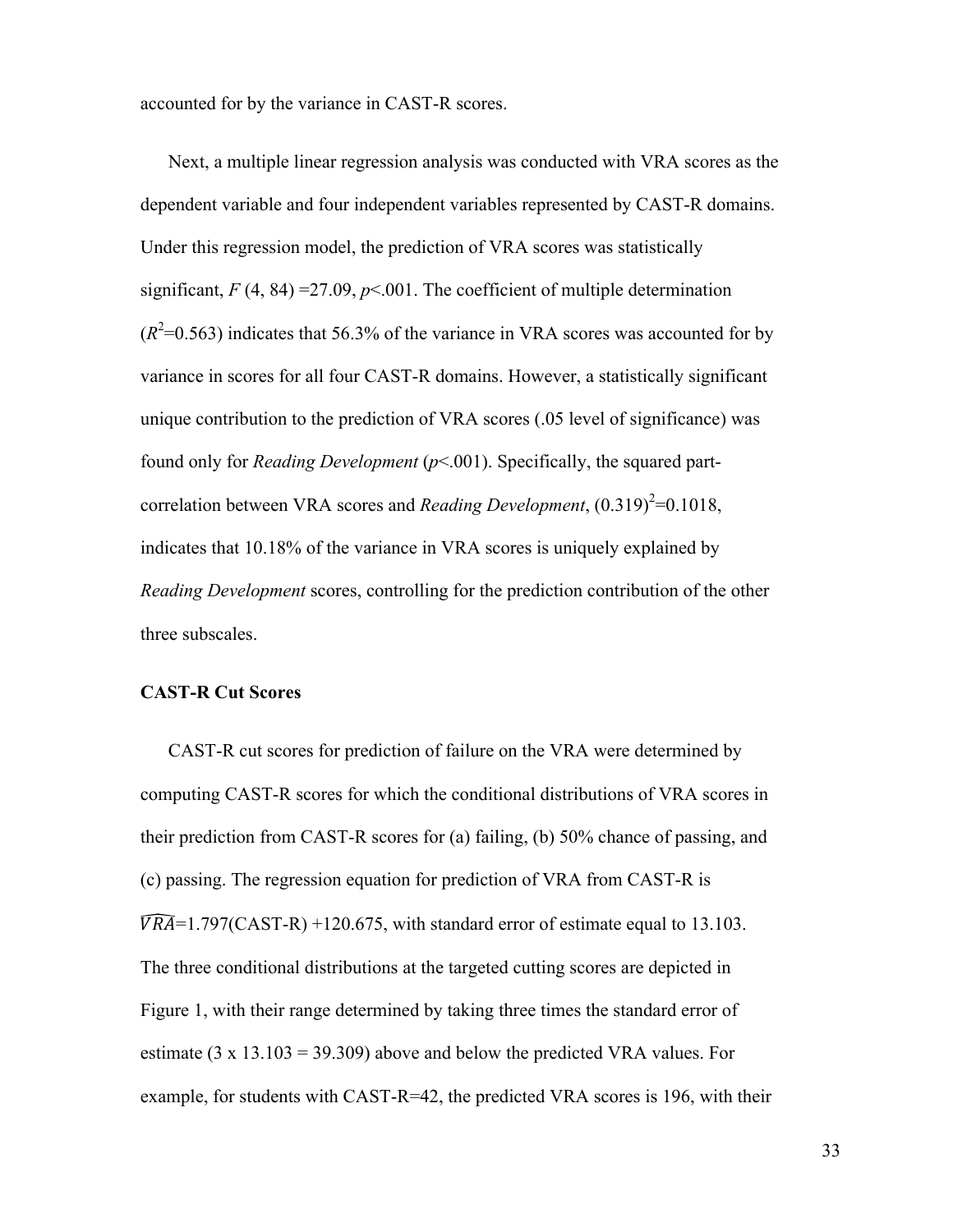actual scores ranging from 157-235, as obtained from 196,  $\pm$ 39.309. Table 2 provides the distribution of predicted levels VRA success across demographic variables.

#### **Student Level Variables that Influence CAST-R Performance**

To determine whether student-related variables predict student performance on the CAST-R, five multiple regression analyses were used with the dependent variable being the student score on the CAST-R and its four domains, respectively, and the independent variables being four demographic variables: class size, gender, ethnicity, and location. Additional demographic variables were initially considered as potential independent variables, but they were not used as their correlations with the dependent variables were not statistically significant, namely: age, certification, public school teaching experience, years teaching, general curriculum, course section, course length, and instructor.

The results from the five multiple regression analyses are summarized in Table 3. Class size, gender, ethnicity, and location provided statistically significant prediction for each of the five dependent variables—the student scores on the CAST-R and its four domains (*p*<.001)― explaining 21.3%, 13.2%, 10.4%, 18.9%, and 16.4% of the respective variance of these dependent variables. Statistically significant unique contributions to the predictions were provided by (a) *class size* and *gender* to the prediction of CAST-R scores and each of its four domains, (b) *ethnicity* to the prediction of CAST-R scores and two domains: Domain 1 and Domain 3, and (c) *location* to the prediction of Domain 1. The magnitude of these unique contributions to the prediction can be obtained by squaring the respective part-correlations reported in Table 3. For example, the squared part correlation between class size and total score on CAST-R,  $(0.326)^2$ =0.1063, indicates that 10.63% of the variance in CAST-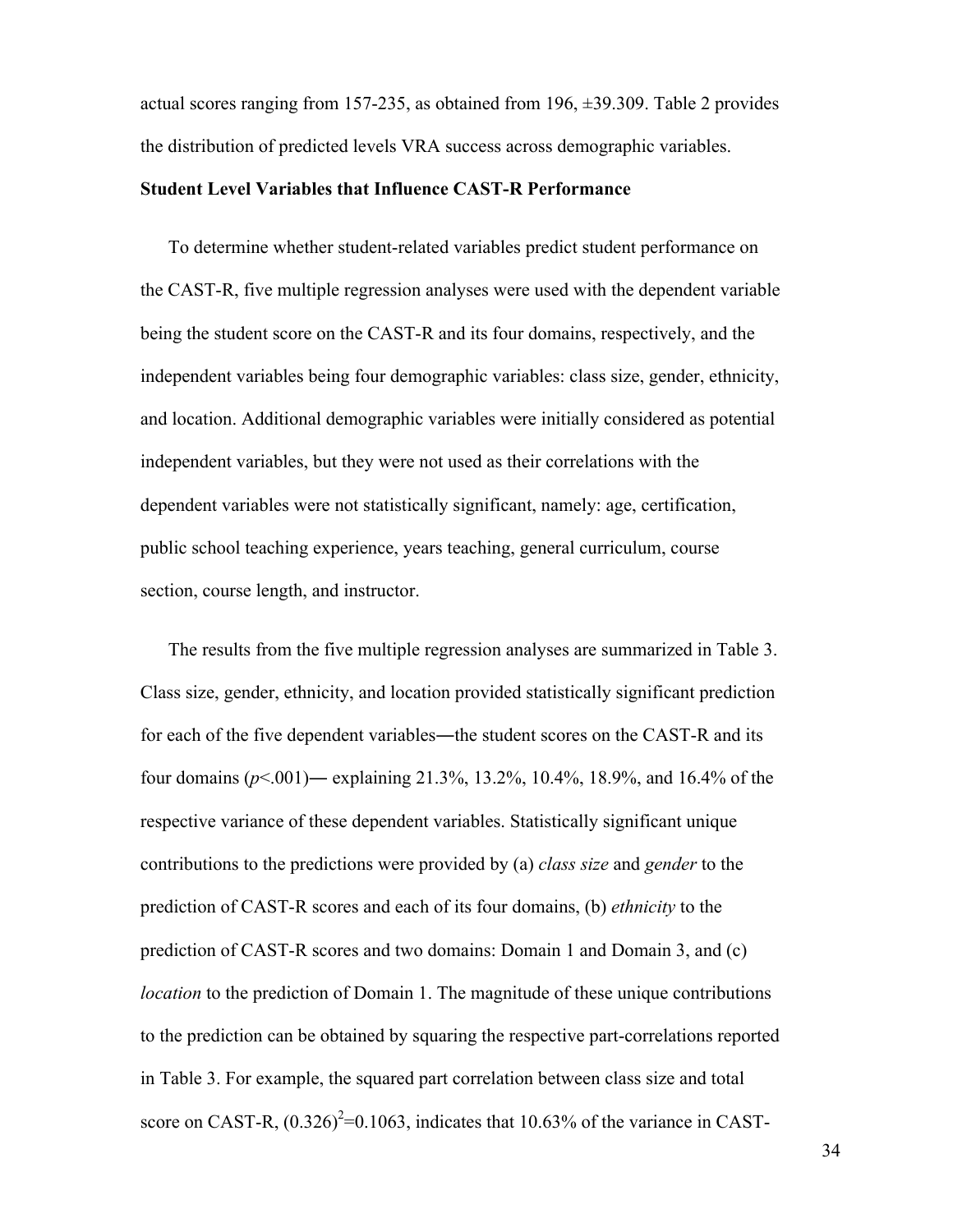R scores is uniquely explained by class size (i.e., controlling for gender, ethnicity, and location). Clearly, class size is the relatively most important predictor, with the largest part-correlations with CAST-R scores and each of its four domains.

The positive regression coefficient for gender (in all five regression analyses) shows that females exceed males in predicted CAST-R scores and its four domains. Negative regression coefficients for ethnicity show that White students exceed the other ethnic groups in predicted scores on CAST-R and two domains: Domain 1 and Domain 3. Positive regression coefficients for class size in all five regression analyses suggest that predicted CAST-R scores and its four domains increase with the increase of class size, controlling for gender, ethnicity, and location. While this may contradict the common view that "the smaller the class size, the better," it should be noted that the magnitudes of the increase in the respective predicted CAST-R scores and its domains related to class size are relatively small and, one can say, practically negligible. Furthermore, classes that were school based were also consistently larger in size. Finally, the statistically significant positive regression coefficient for location in the prediction of Domain 1 indicates that, controlling for all other predictors, students taking the course in school based settings outperformed on-campus in predicted Domain 1 scores.

#### **Discussion**

Teacher preparation reform advocates have recommended that states create blueprints of effective reading practices and require that teacher licensure exams assess this knowledge, and that teacher preparation programs specifically address the content of the developed blueprints (e.g., McCombes-Tolis & Feinn, 2008). In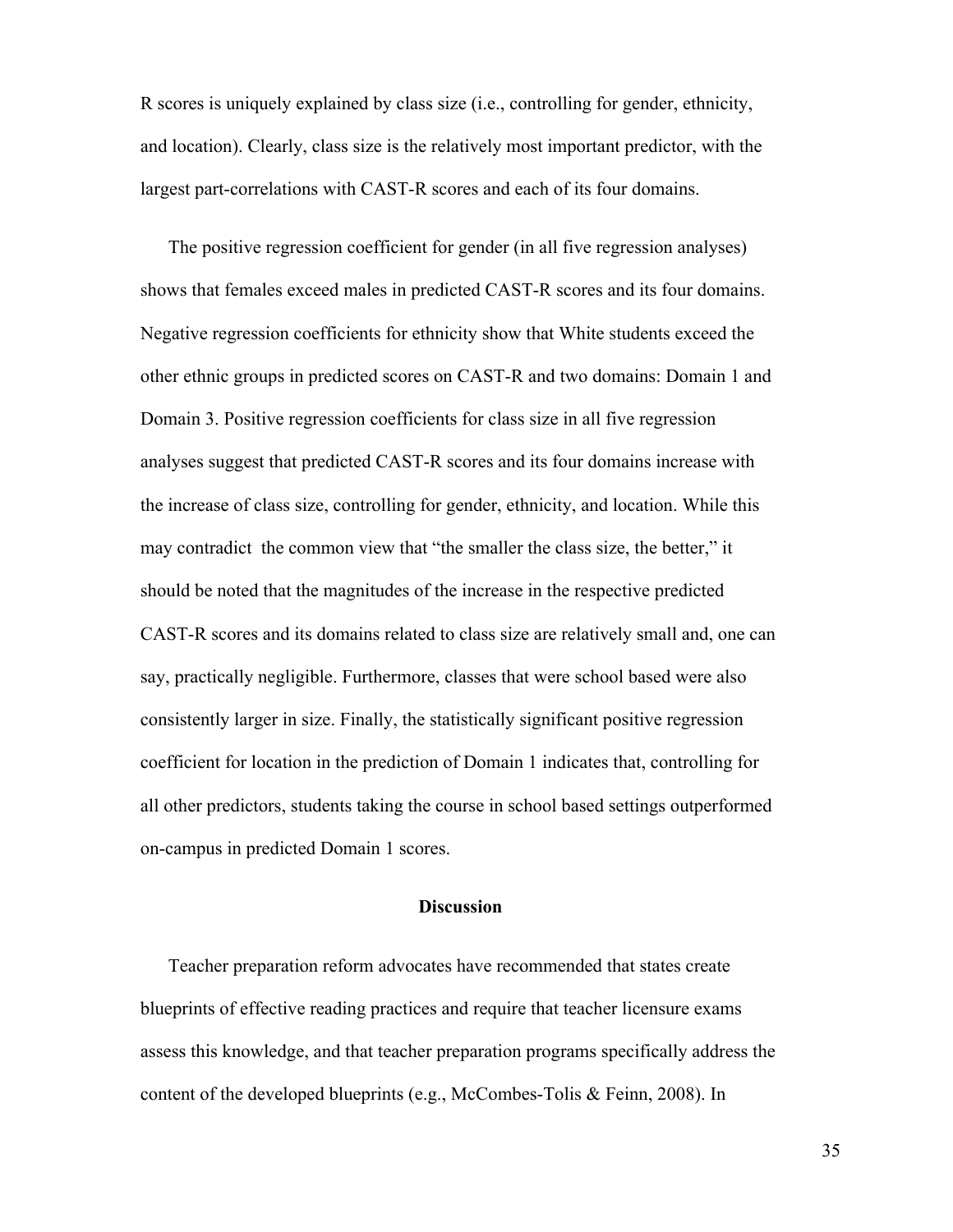isolation, neither recommendation guarantees that demonstrated teacher knowledge will result in effective teaching and sustained use of evidence-based practices in the classroom. However, research has shown that, through teacher preparation, both general and special education teachers can increase knowledge of pedagogy which is necessary if effective instruction for students who struggle in reading is to be provided (Bos, Mather, Dickson, Podhajski, & Chard, 2001; McCutchen & Berninger, 1999).

Therefore, developing minimum competency standards for teaching reading and providing corresponding instruction within teacher preparation programs to address these standards are important steps in this process. Lead instructors in the participating special education program have not only aligned the curriculum of the reading development course with reading competencies in state blueprints and state licensure requirements in Virginia, but they are also assessing the teaching and learning of these competencies through the administration of the CAST-R across all sections of the course.

#### **Teacher Knowledge of Reading Instruction**

Some states are beginning to require that teachers not only pass tests of basic competency, but also tests that specifically measure their knowledge of reading instruction (Stotsky, 2009). An assessment during teacher preparation coursework that predicts later performance on the state exam of knowledge of reading instruction is important because it gives an indication of the likelihood that teacher candidates are prepared to fulfill basic teaching licensure requirements. More importantly, this type of assessment is a good benchmark for how teacher candidates and practicing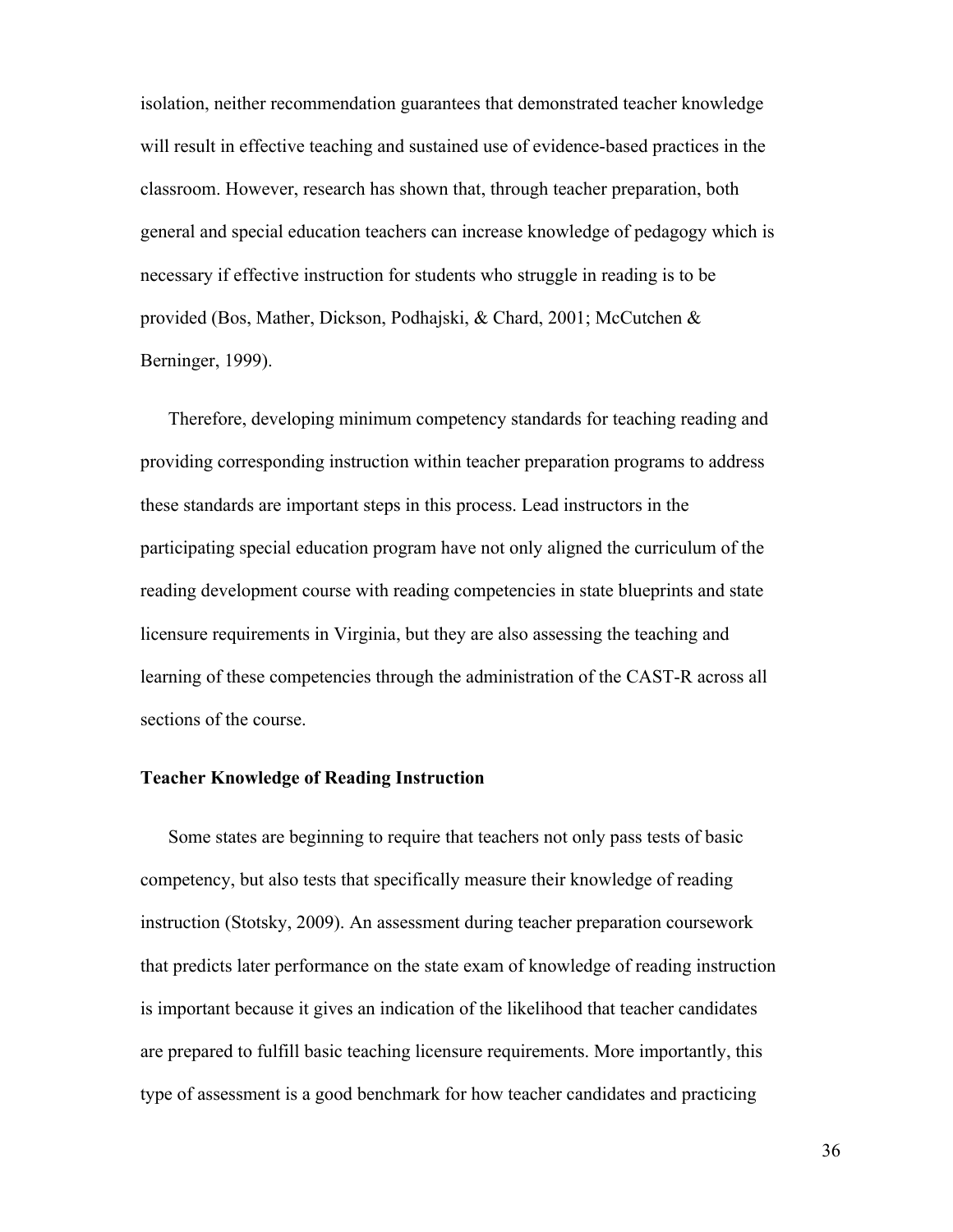teachers working towards licensure are progressing toward meeting minimum competencies of knowledge needed to teach reading.

Without specific knowledge of reading instruction, teachers may "misinterpret assessments, choose inappropriate examples of words for instruction, provide unintentionally confusing instruction, or give inappropriate feedback to children's errors" (Spear-Swearling et al., 2005, pp. 267-268). As such, knowledge of literacy concepts is an essential pre-requisite for effective teaching in practicum experiences and employment (Moats, 1999; Piasta et al., 2009). Spear-Swearling and colleagues (2005) have suggested that assessing literacy related disciplinary knowledge as part of pre-service and in-service teacher preparation is an important step in addressing gaps in teachers' knowledge about reading instruction. Findings in the current study show that university student performance on a common assessment is an accurate predictor of performance on a state test of reading instruction knowledge required for teaching licensure.

Evaluating teacher candidate knowledge is not sufficient. This data must also be *used* to improve teacher preparation to teach reading. Because the CAST-R was administered as a common assessment across all sections of the developmental reading course, information obtained has provided lead instructors of the course with important information related to course improvement. After reviewing study outcomes, instructors have used information about student performance overall and on specific sub-domains to make specific improvements to the course such as: revising the custom course textbook, creating online learning modules to accompany the course, and targeting professional development activities for part-time instructors. For example, a series of four online training modules were developed to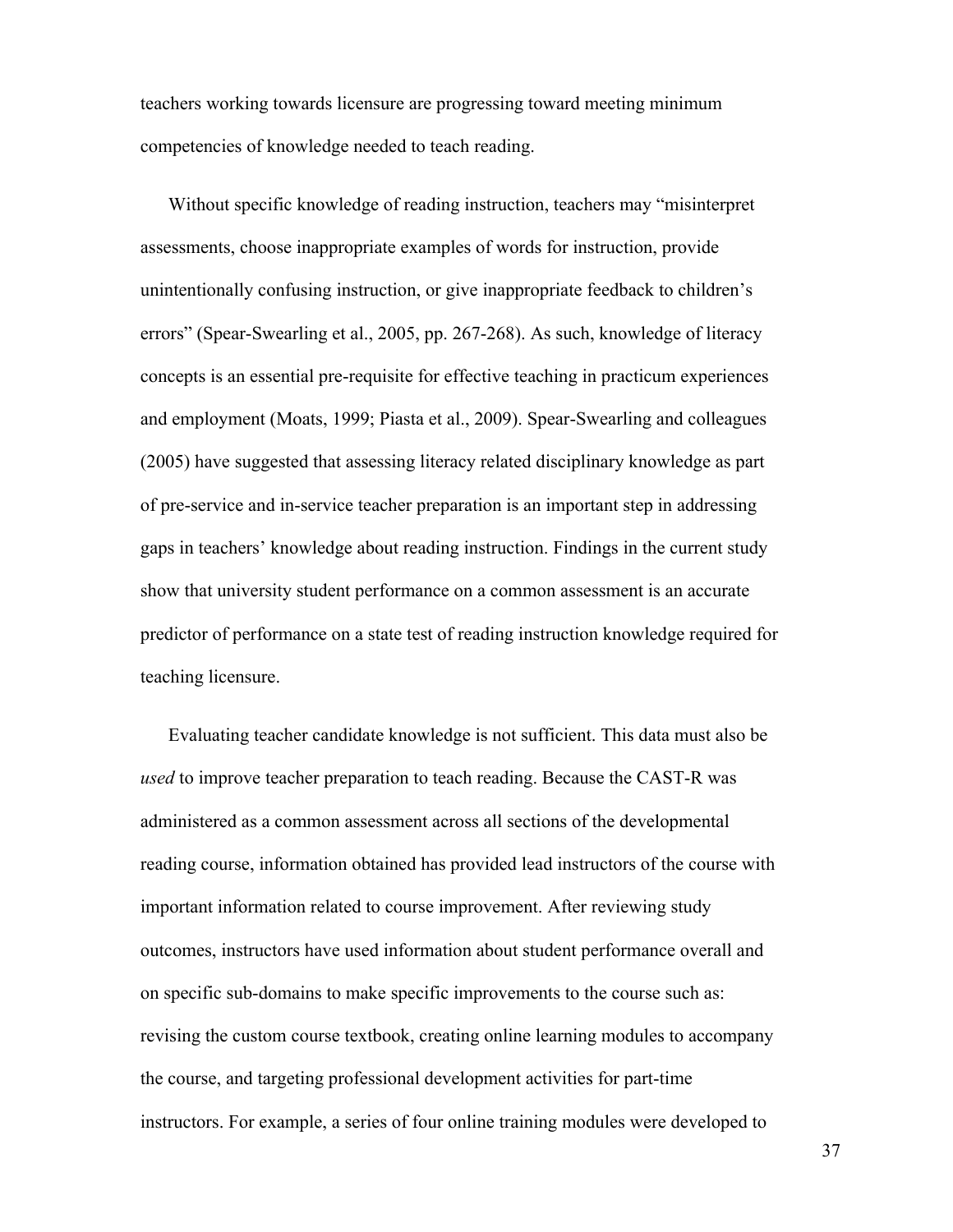reinforce content included in the oral language and oral communication domain of the state reading assessment. Teacher educators use these materials to support their class lectures and/or assign them to be reviewed by students outside of class. Faculty provided all instructors with access to these curriculum supports via Blackboard®, a learning management system. In addition, given that undergraduate students performed slightly lower than their graduate level counterparts, those teacher educators who provide instruction for the undergraduate sections of the course (i.e., PhD students) were targeted for support. Prior to teaching independently, the PhD student instructor would complete a co-teaching experience in order to understand how to structure and sequence a course, prepare students for the state reading exam, evaluate student learning, and effectively use the Blackboard® organization tool. This approach is more targeted and systematic than previous attempts to support instructors of the course, because decisions are directly informed by student performance.

### **Helping Teachers Accurately Gauge their Knowledge**

In addition to providing quality teacher preparation courses, instructors need to make efforts to help teacher candidates accurately gauge their knowledge of critical concepts related to reading instruction. Research has shown that both pre-service and practicing teachers are not accurate in their perceptions about their instructional knowledge (Spear-Swerling et al., 2005; Washburn et al., 2011). Such perceptions can impact efforts towards seeking out and attaining knowledge related to reading instruction. For example, teachers who perceive themselves as more knowledgeable about a topic are less likely to seek out and attain knowledge on that topic (Spear-Swearling et al., 2005). Clearly, this is a problem when teacher perceptions about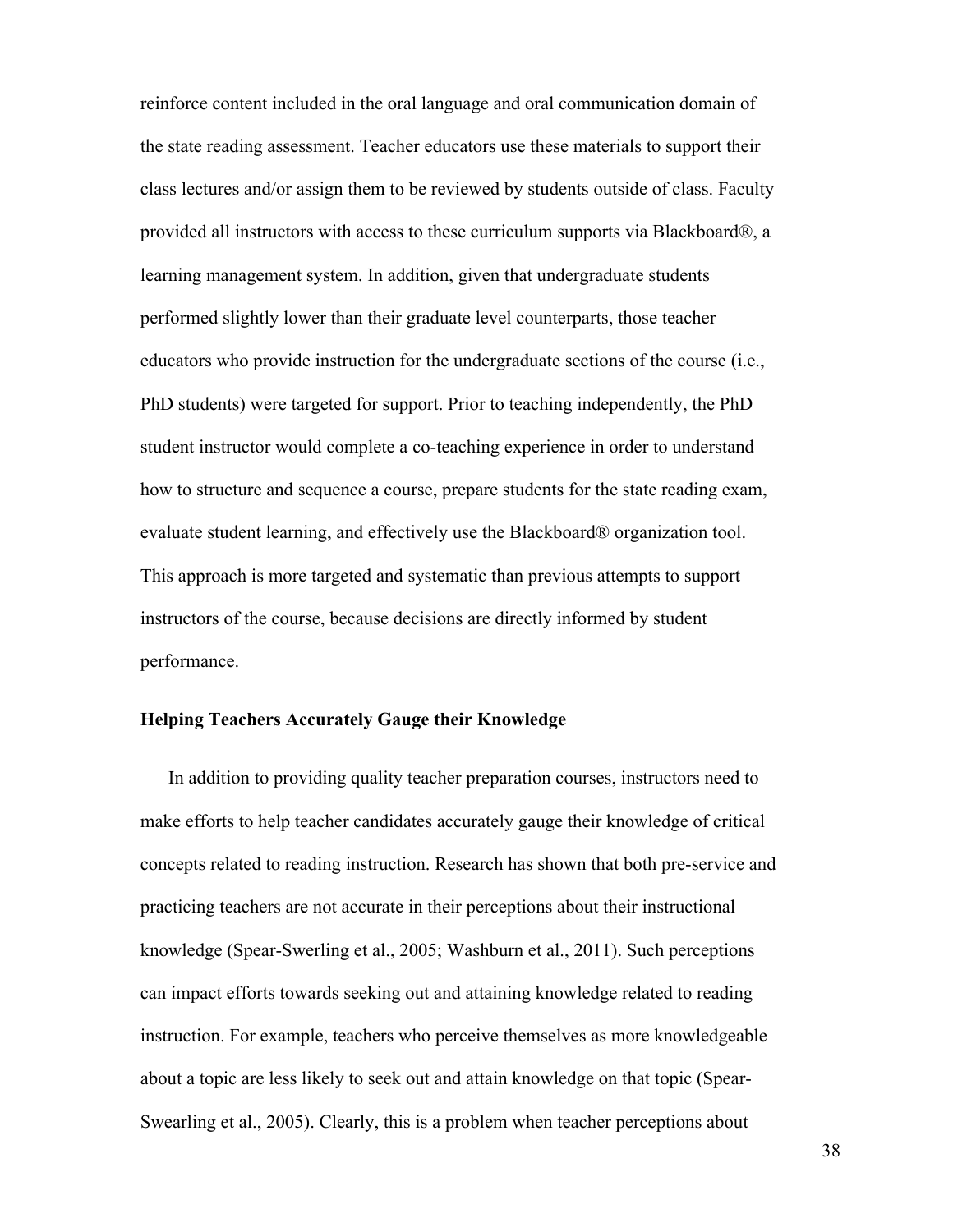their own knowledge are inaccurate. Unfortunately, researchers (e.g., Cunningham et al., 2004) have found that less-experienced, less-credentialed teachers inaccurately viewed themselves as more knowledgeable than more experienced, fully credentialed teachers. This suggests that teachers who lack sufficient knowledge are not likely to recognize it. Therefore, providing teachers with accurate information about their actual knowledge is important for helping teachers be more meta-cognitively aware of what they know and what they do not know.

An important outcome of the work in the current study is that explicit feedback about performance on the CAST-R can now be provided to students enrolled in the Language Development and Reading Course which can give teacher candidates an accurate gauge of their knowledge of the basic concepts needed to teach reading. In the current study, CAST-R cut scores were calculated to indicate a student's chance of passing the VRA. This information was then used to develop a guide to help students interpret their performance and identify strategies for increasing knowledge in critical areas. This guide is now shared with students after taking the CAST-R exam. This feedback allows teacher candidates to make decisions about their preparedness to take the state licensure exam and/or their need for additional coursework. More importantly, it provides them with information about the specific areas where they need to continue to gain knowledge about important reading instruction concepts.

# **Additional Considerations**

Findings of the current study showed that ethnicity, gender, and class size and location, were predictors of students' overall performance on the CAST-R or at least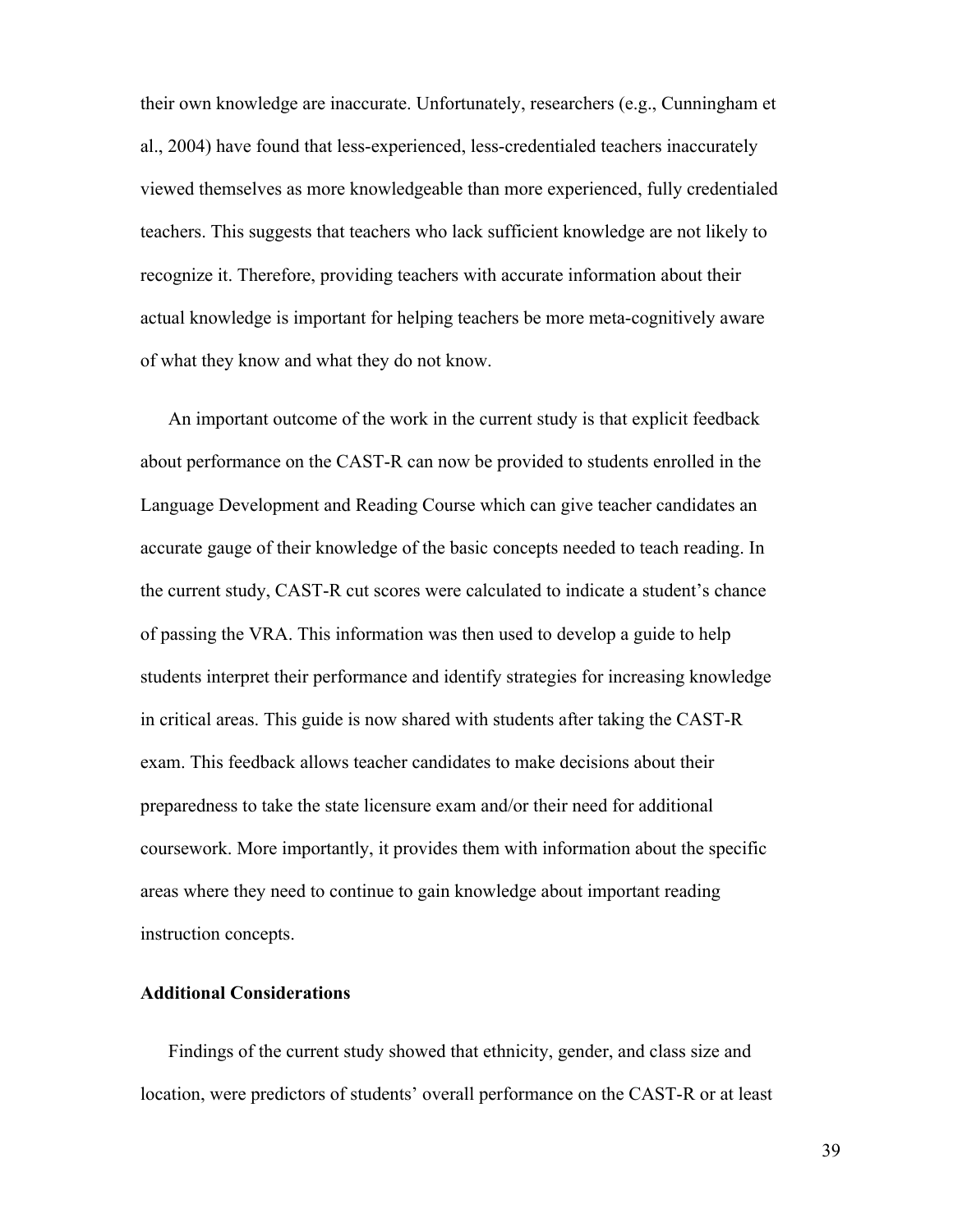one of the sub-domains. Findings related to ethnicity might be explained in part by the inclusion of international students within the "other ethnicities" group. In many instances, these students are in the process of learning English and it is unclear how this may have influenced the results. Future investigations should collect additional demographic information about participating teacher candidates so that further explanations of findings might be determined.

Our finding that students performed better in larger classes is misleading. In the participating program, larger class sizes are found in cohort sections where educators are employed in cooperating school districts. Two-thirds of students in both oncampus and off-campus course sections have less than three years teaching experience and all students complete a field-based assignment within the course. However, teacher candidates who are currently employed in school based settings are much more likely to observe and/or apply concepts of reading learned in the course because they are in the classroom every day. Knowledge attainment differences are consistent with research (e.g., Al Otaiba & Lake, 2009) that reports an increase in content learning with fieldwork experiences. It would be logical to infer that increased field experience opportunities may be a factor in the increased knowledge attainment by these individuals.

# **Implications for Practice**

Current study findings have potential implications for other teacher preparation programs that might consider the use of common assessments to improve course instruction and student outcomes in teacher preparation programs. While these results have direct implications for institutions of higher education in states that have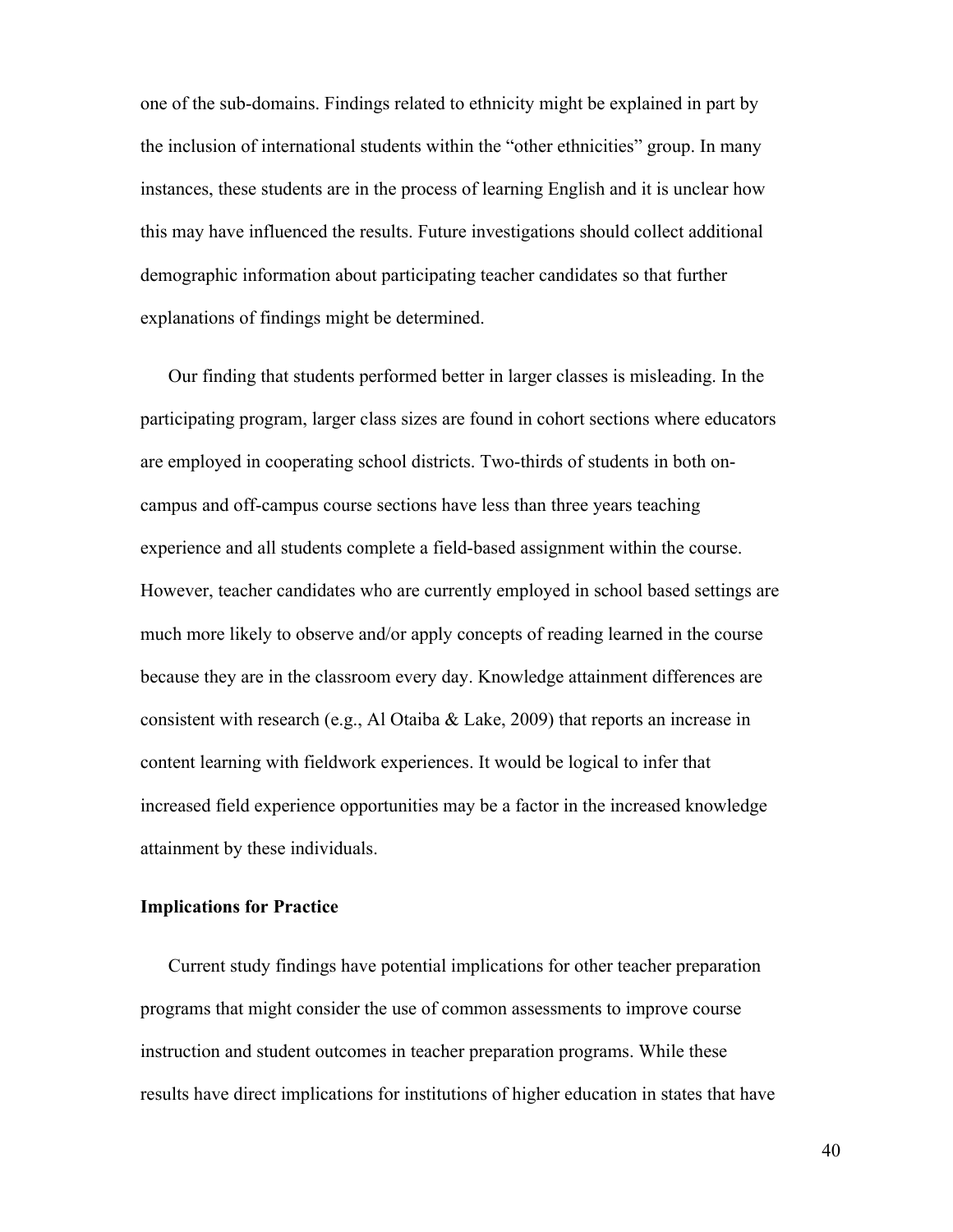state exam requirements for reading, this process also has the potential for generalization to content in other areas of licensure as well. First, institutions of higher education can identify critical content required by the state for licensure and ensure that courses adequately address this content. Then, a common assessment of critical content of teacher knowledge can be used to provide feedback to teachers that can help them more accurately gauge their knowledge. In addition, information can help lead instructors in providing targeted course improvements including supporting part-time instructors. Such efforts are particularly important in programs that rely heavily on part-time instructors and adjuncts.

#### **References**

- Al Otaiba, S., & Lake, V. (2007). Preparing special educators to teach reading: Using classroom-based assessments to judge response to intervention. *Reading & Writing: An Interdisciplinary Journal, 20*, 591-617.
- Bos, C., Mather, N., Dickson, S., Podhajski, B., & Chard, D. (2001). Perceptions and knowledge of pre-service and in-service educators about early reading instruction. *Annals of Dyslexia, 51*, 97–120.
- Cunningham, A.E., Perry, K.E., Stanovich, K.E., & Stanovich, P.J. (2004). Disciplinary knowledge of K-3 teachers and their knowledge calibration in the domain of early literacy. *Annals of Dyslexia, 54*, 139-167.
- Darling-Hammond, L.D. (2000). Teacher quality and student achievement: A review of state policy evidence. *Education Policy Analysis Archives, 78*(1), 1–44.

Goodman, G., Arbona, C., & de Ramirez, R.D. (2008). High-stakes, minimum-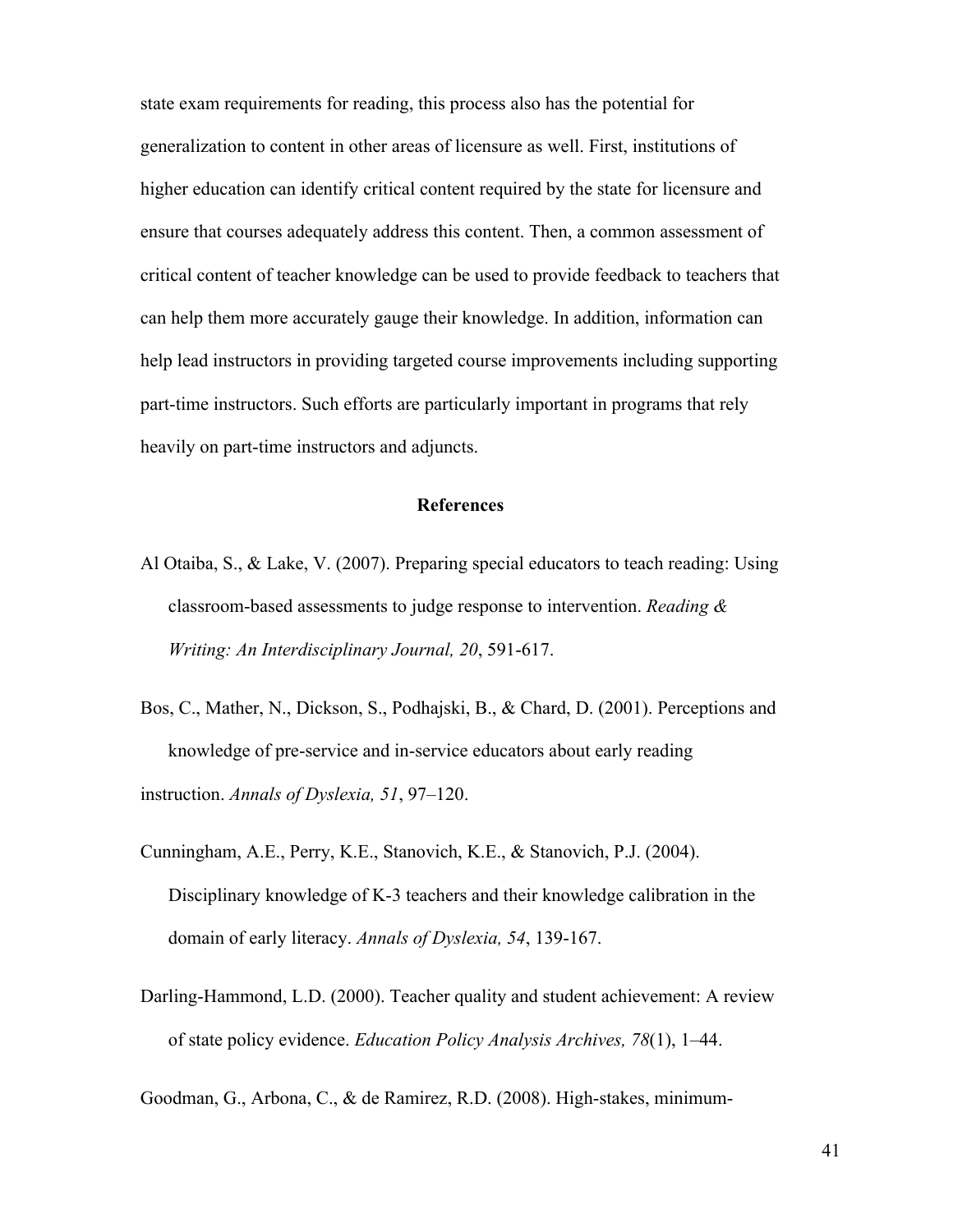competency exams: How competent are they for evaluating teacher competence? *Journal of Teacher Education, 59*, 24-39.

- Joshi, R.M., Binks, E., Graham, L., Ocker-Dean, E., Smith, D.L., & Boulware-
- Gooden, R. (2009). Do textbooks used in university reading education courses conform to the instructional recommendations of the national reading panel? *Journal of Learning Disabilities, 42*, 458-463.
- Joshi, R.M., Binks, E., Hougen, M., Dahlgren, M.E., Ocker-Dean, E., & Smith, D.L. (2009).Why elementary teachers might be inadequately prepared to teach reading. *Journal of Learning Disabilities, 42*, 392-402.
- Mather, N., Bos, C., & Babur, N. (2001). Perceptions and knowledge of pre-service and in-service teachers about early literacy instruction. *Journal of Learning Disabilities, 34,* 472–482.
- McCombes-Tolis, J., & Feinn, R. (2008). Comparing teachers' literacy-related knowledge to their state's standards for reading. *Reading Psychology, 29,* 236- 265.
- McCutchen, D., & Berninger, V.W. (1999). Those who know, teach well: Helping teachers master literacy-related subject-matter knowledge. *Learning Disabilities Research & Practice, 14*, 215-226.
- Moats, L.C. (1994). The missing foundation in teacher education: Knowledge of the structure of spoken and written language. *Annals of Dyslexia, 44,* 81–102.
- Moats, L.C. (1999). *Teaching reading IS rocket science: What expert teachers of reading should know and be able to do* (No. 372). Washington, DC: American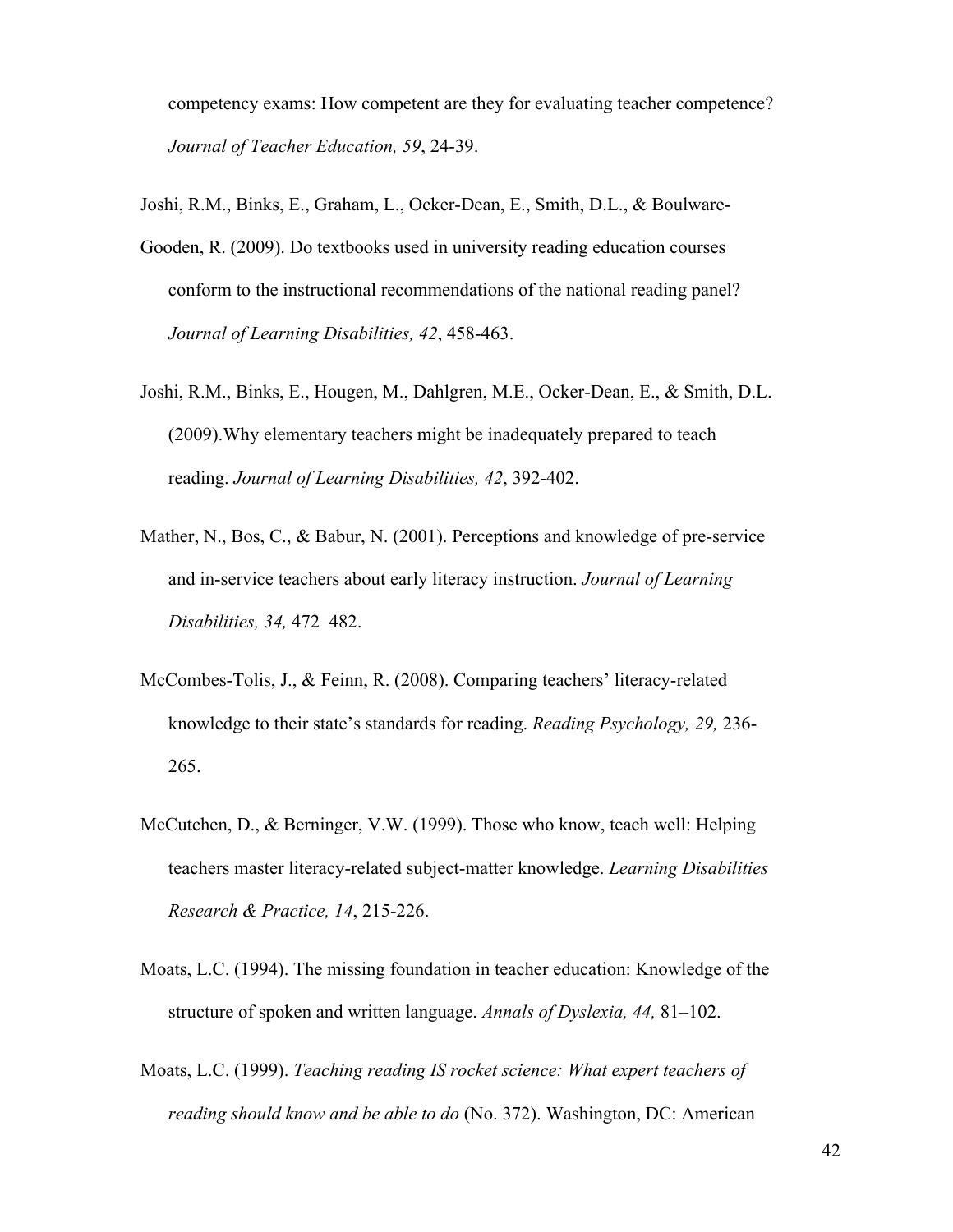Federation of Teachers.

National Center for Education Statistics. (2011). The Nation's Report Card: Reading 2011. Retrieved from:

nationsreportcard.gov/reading 2011/nat g4.asp?tab2&subtab\_id=Tab\_6#chart

- National Reading Panel. (2000). *Report of the National Reading Panel. Teaching children to read: An evidence-based assessment of the scientific research literature on reading and its implications for reading instruction*. Washington, DC: NIH.
- Piasta, S.B., Conner, C.M., Fishman, B.J., & Morrison, F.J. (2009). Teachers' knowledge of literacy concepts, classroom practices, and student reading growth. *Scientific Studies of Reading, 13,* 224-248.
- Reutzel, D.R., Dole, J.A., Read, S., Parker F., Herman, K., Jones, C.D., Sudweeks, R., & Fargo, J. (2011). Conceptually and methodologically vexing issues in teacher knowledge assessment. *Reading & Writing Quarterly, 27,* 183-211.
- Rowan, B., Correnti, R., & Miller, R.J. (2002). What large-scale, survey research tells us about teacher effects on student achievement: Insights from the prospects study of elementary schools. *Teachers College Record, 104,* 1525–1567.
- Salinger, T., Mueller, L., Song, M., Jin, Y., Zmach, C., Toplitz, M., Partridge, M., & Bickford, A. (2010). A study of teacher preparation in early reading instruction (NCEE 2010-4036). Washington, DC: Institute of Education Sciences.

Spear-Swerling, L., Brucker, P., & Alfano, M.P. (2005). Teachers' literacy-related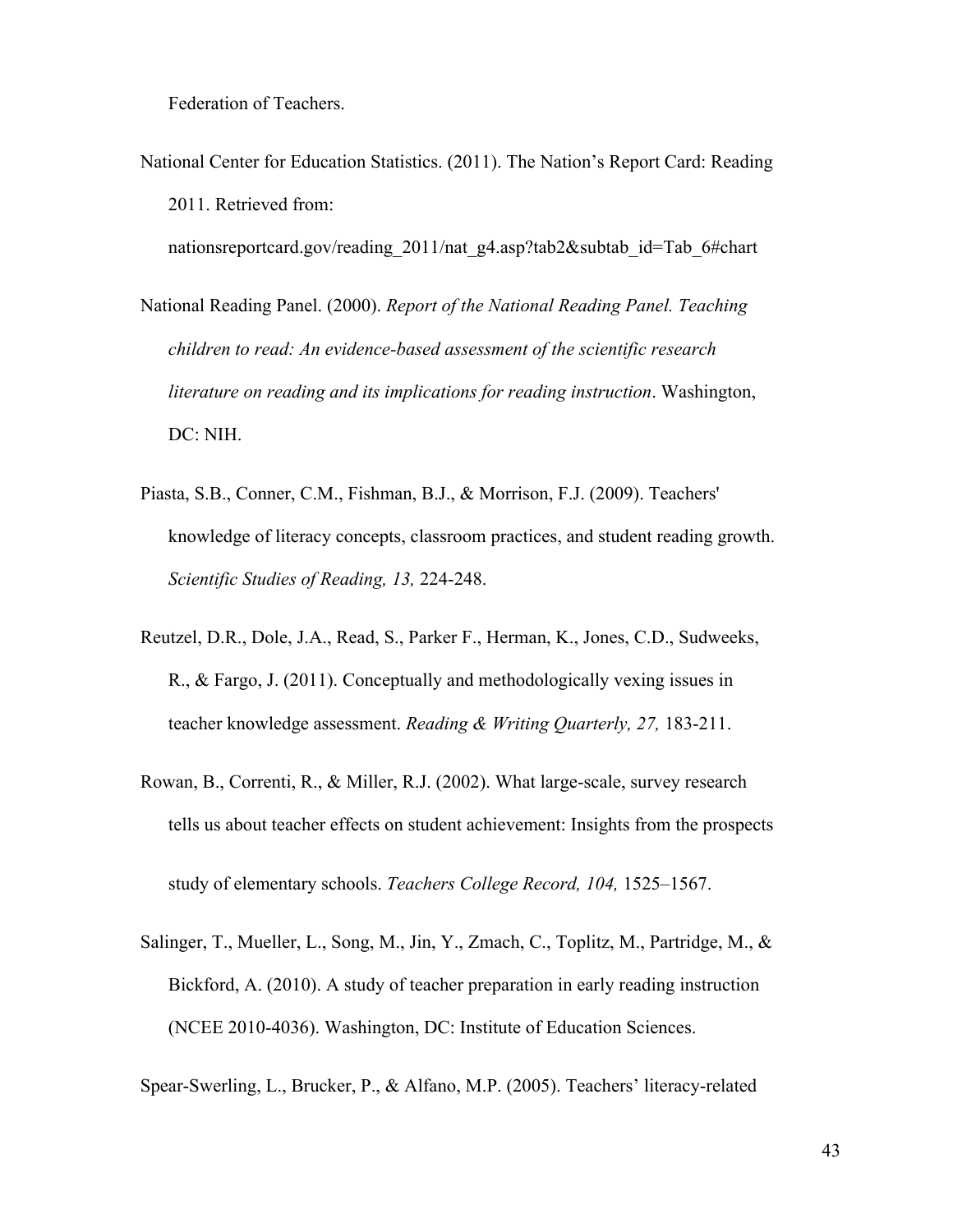knowledge and self-perceptions in relation to preparation and experience. *Annals of Dyslexia*, *55*, 266–296.

- Stotsky, S. (2009). Licensure tests for special education teachers: How well they assess knowledge of reading instruction and mathematics. *Journal of Learning Disabilities, 42,* 464-474.
- Washburn, E.K., Joshi, R.M., & Binks-Cantrell, E. (2011). Teacher knowledge of basic language concepts and dyslexia. *Annals of Dyslexia, 17,* 165 -183.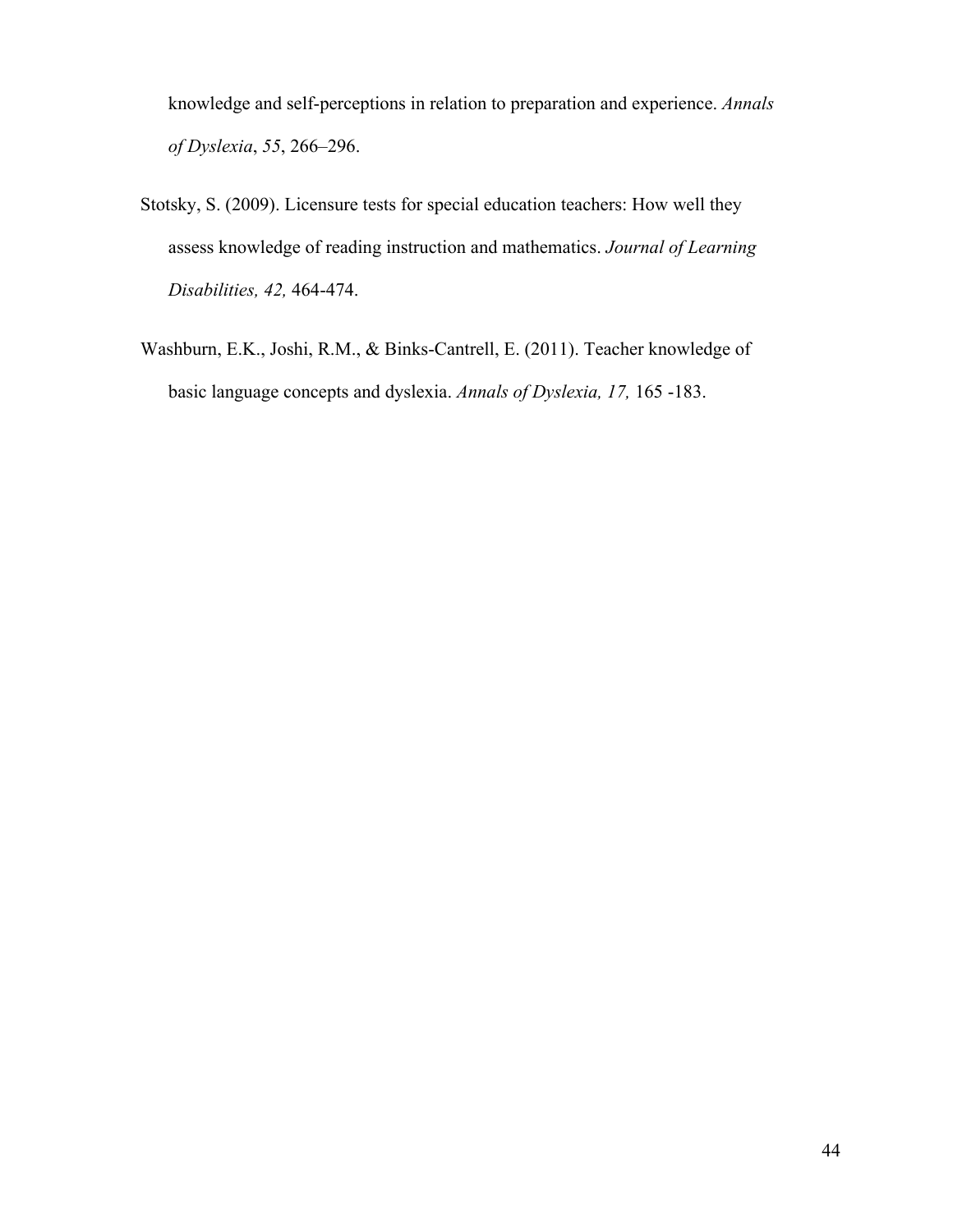|                                                | On-<br>Campus | Off-<br>Campus   |  |
|------------------------------------------------|---------------|------------------|--|
|                                                | $(n=107)$     | $(n=160)$        |  |
| <b>Program Characteristics</b>                 |               |                  |  |
| Licensure Program                              | 58%           | 69%              |  |
| with Master's Degree                           | 73%           | 93%              |  |
| Undergraduate Minor                            | 13%           | $\boldsymbol{0}$ |  |
| Certificate Program                            | 7%            | 3%               |  |
| <b>Elective Course</b>                         | 7%            | $\boldsymbol{0}$ |  |
| <b>Class Characteristics</b>                   |               |                  |  |
| Classes with <20                               | 75%           | 44%              |  |
| <b>Full-time Instructors</b>                   | 50%           | 67%              |  |
| <b>Participant Characteristics</b>             |               |                  |  |
| Hold Teaching License                          | 19%           | 27%              |  |
| Seeking Teaching Licensure                     | 64%           | 69%              |  |
| Teaching Experience                            |               |                  |  |
| Public School Employment                       | 50%           | 97%              |  |
| <b>Instructional Assistant</b>                 | 18%           | 27%              |  |
| <3 Years Educational Experience                | 75%           | 74%              |  |
| Experience with Students with Mild             | 20%           | 54%              |  |
| Disabilities                                   |               |                  |  |
| Interest in working with Students with<br>Mild | 64%           | 63%              |  |
| Disabilities                                   |               |                  |  |

# **Table 1.** *Participant Characteristics*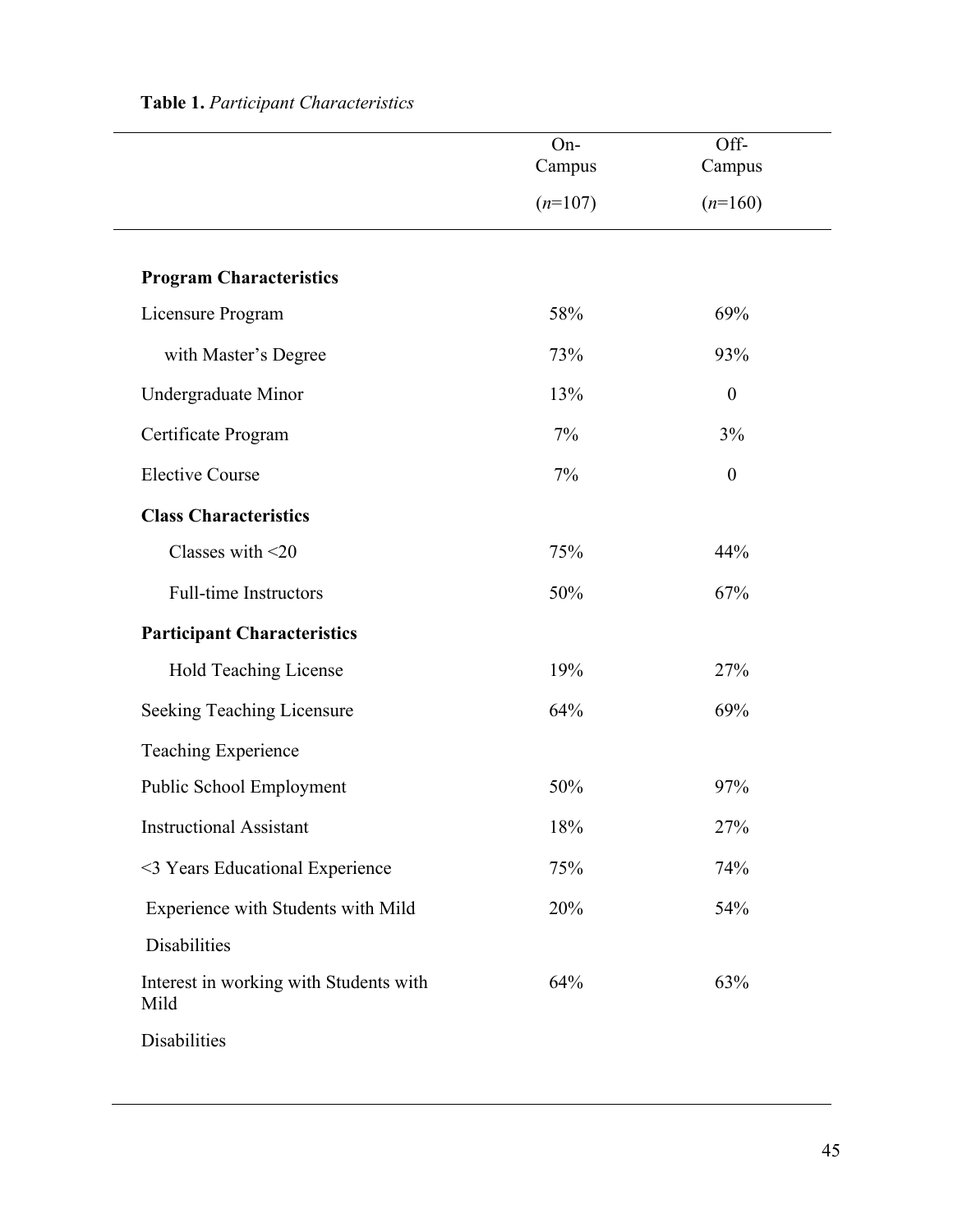|                   | $0 - 50\%$        | 50-100%                  | 100%                     |  |
|-------------------|-------------------|--------------------------|--------------------------|--|
| Demographic       | Chance<br>of Pass | <b>Chance</b> of<br>Pass | <b>Chance</b> of<br>Pass |  |
|                   | n(%)              | n(%)                     | n(%)                     |  |
| Gender            |                   |                          |                          |  |
| Male              | $5(11\%)$         | 36 (80%)                 | 4(9%)                    |  |
| Female            | 6(4%)             | 132 (79%)                | 29 (17%)                 |  |
| Ethnicity         |                   |                          |                          |  |
| White             | 4(2%)             | 136 (80%)                | 31(18%)                  |  |
| Other             | 7(17%)            | 32 (78%)                 | 2(5%)                    |  |
| Instructor        |                   |                          |                          |  |
| Full-time         | 6(5%)             | 94 (73%)                 | 28 (22%)                 |  |
| Part-time         | 5(6%)             | 74 (88%)                 | 5(6%)                    |  |
| Location          |                   |                          |                          |  |
| On-campus         | 6(7%)             | 73 (81%)                 | 11(12%)                  |  |
| Off-campus        | 5(4%)             | 95 (78%)                 | 22 (18%)                 |  |
| Level             |                   |                          |                          |  |
| Undergraduate     | 2(9%)             | 12 (77%)                 | 3(14%)                   |  |
| Graduate          | 9(5%)             | 151 (79%)                | 30(16%)                  |  |
| <b>Semester</b>   |                   |                          |                          |  |
| Traditional       | 7(6%)             | 85 (76%)                 | 19 (17%)                 |  |
| Alternative       | 4(4%)             | 83 (82%)                 | 14(14%)                  |  |
| Certification     |                   |                          |                          |  |
| Yes               | $1(2\%)$          | 37 (77%)                 | 10(21%)                  |  |
| $\rm No$          | 10(6%)            | 130 (80%)                | 22(14%)                  |  |
| <b>Experience</b> |                   |                          |                          |  |
| $0-2$ years       | 7(5%)             | 112 (81%)                | 19 (14%)                 |  |
| >2 years          | $4(6.8\%)$        | 44 (74.6%)               | $11(18.6\%)$             |  |

# **Table 2.** *VRA Success predicted by CAST-R by Demographic Variables*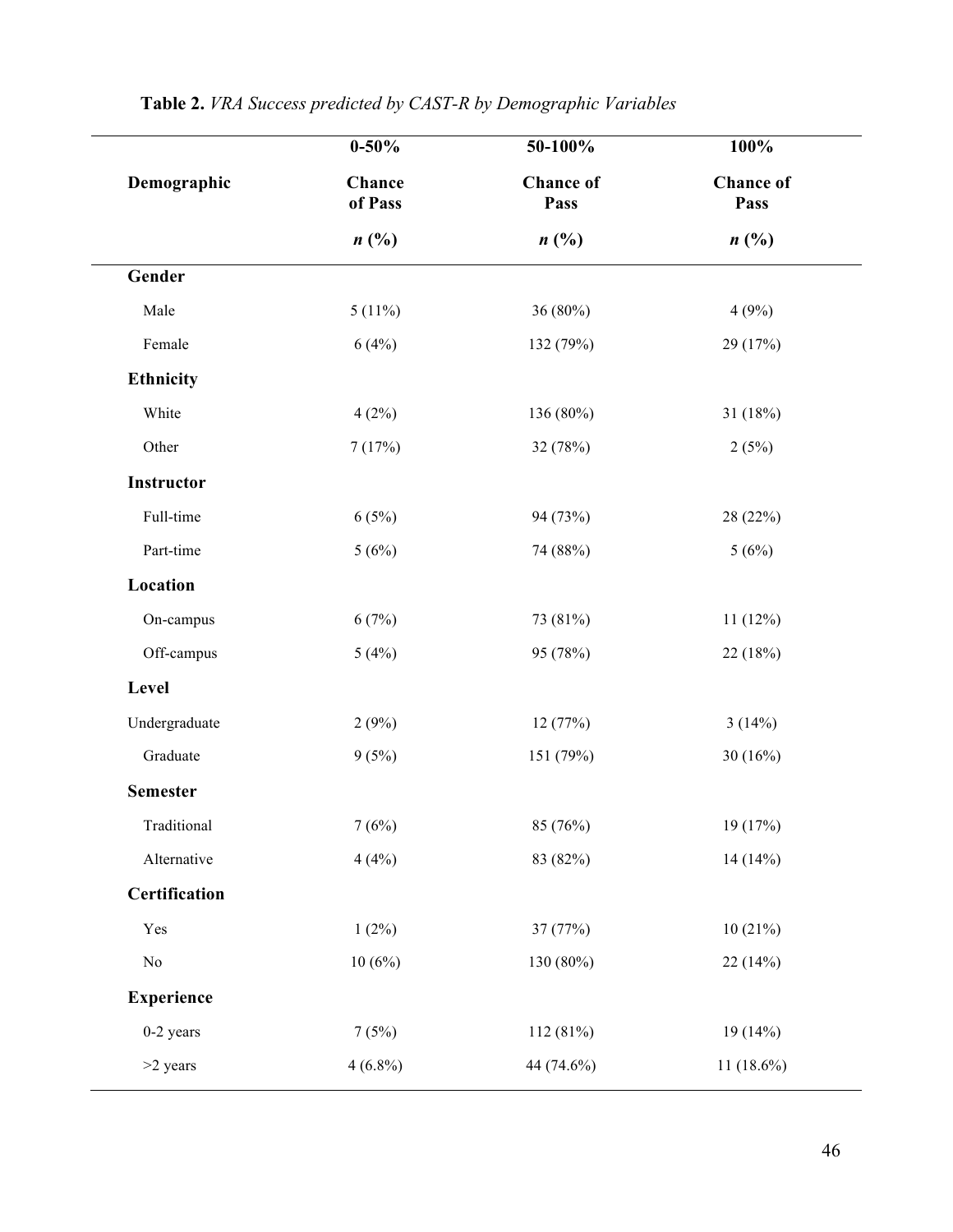# **Table 3**

|                                                         | <b>Total Score</b><br>Domain 1 |                          | Domain 2              |                          | Domain 3              |                          | Domain 4              |                          |                      |                          |
|---------------------------------------------------------|--------------------------------|--------------------------|-----------------------|--------------------------|-----------------------|--------------------------|-----------------------|--------------------------|----------------------|--------------------------|
| Independent<br><b>Variables</b>                         | $\mathbf B$<br>(SE)            | Part-<br>correlati<br>on | $\bf{B}$<br>(SE)      | Part-<br>correlati<br>on | $\, {\bf B}$<br>(SE)  | Part-<br>correlati<br>on | $\bf{B}$<br>(SE)      | Part-<br>correlati<br>on | $\, {\bf B}$<br>(SE) | Part-<br>correlati<br>on |
| Class size                                              | $0.310***$<br>(0.058)          | 0.326                    | $0.046**$<br>(0.016)  | 0.191                    | $0.047**$<br>(0.017)  | 0.176                    | $0.135***$<br>(0.027) | 0.315                    | $0.083**$<br>(0.016) | 0.331                    |
| Gender<br>$(1=Male;$<br>2=Female)                       | $4.007***$<br>(1.214)          | 0.202                    | $0.810*$<br>(0.325)   | 0.160                    | $1.214***$<br>(0.363) | 0.219                    | $1.127*$<br>(0.552)   | 0.127                    | $0.856**$<br>(.327)  | 0.165                    |
| Ethnicity<br>$(1=White;$<br>$2=Other)$                  | 4.244***<br>(1.238)            | $-0.210$                 | $-0.906**$<br>(0.331) | $-0.176$                 | $-0.443$<br>(.370)    | $-0.078$                 | $2.460***$<br>(0.563) | $-0.272$                 | $-0.434$<br>(0.333)  | $-0.082$                 |
| Location<br>$(1=On-$<br>campus;<br>$2=Off$ -<br>campus) | 1.582<br>(0.998)               | 0.097                    | $0.670*$<br>(0.267)   | 0.161                    | 0.478<br>(0.298)      | 1.05                     | $-0.003$<br>(0.454)   | 0.000                    | 0.436<br>(0.269)     | 0.102                    |
|                                                         | $R^2 = 213$<br>$R^2 = 132$     |                          |                       | $R^2 = 104$              |                       | $R^2 = 189$              |                       | $R^2 = 164$              |                      |                          |
| $F=14.18***$                                            |                                | $F=7.97***$              |                       | $F=6.07***$              |                       | $F=12.229***$            |                       | $F=10.32***$             |                      |                          |

*Regression of CAST-R Scores on Demographic Variables*

Note. Statistically significant regression coefficients are in bold. \**p*<.05. \*\**p*<.01. \*\*\**p*<.001.